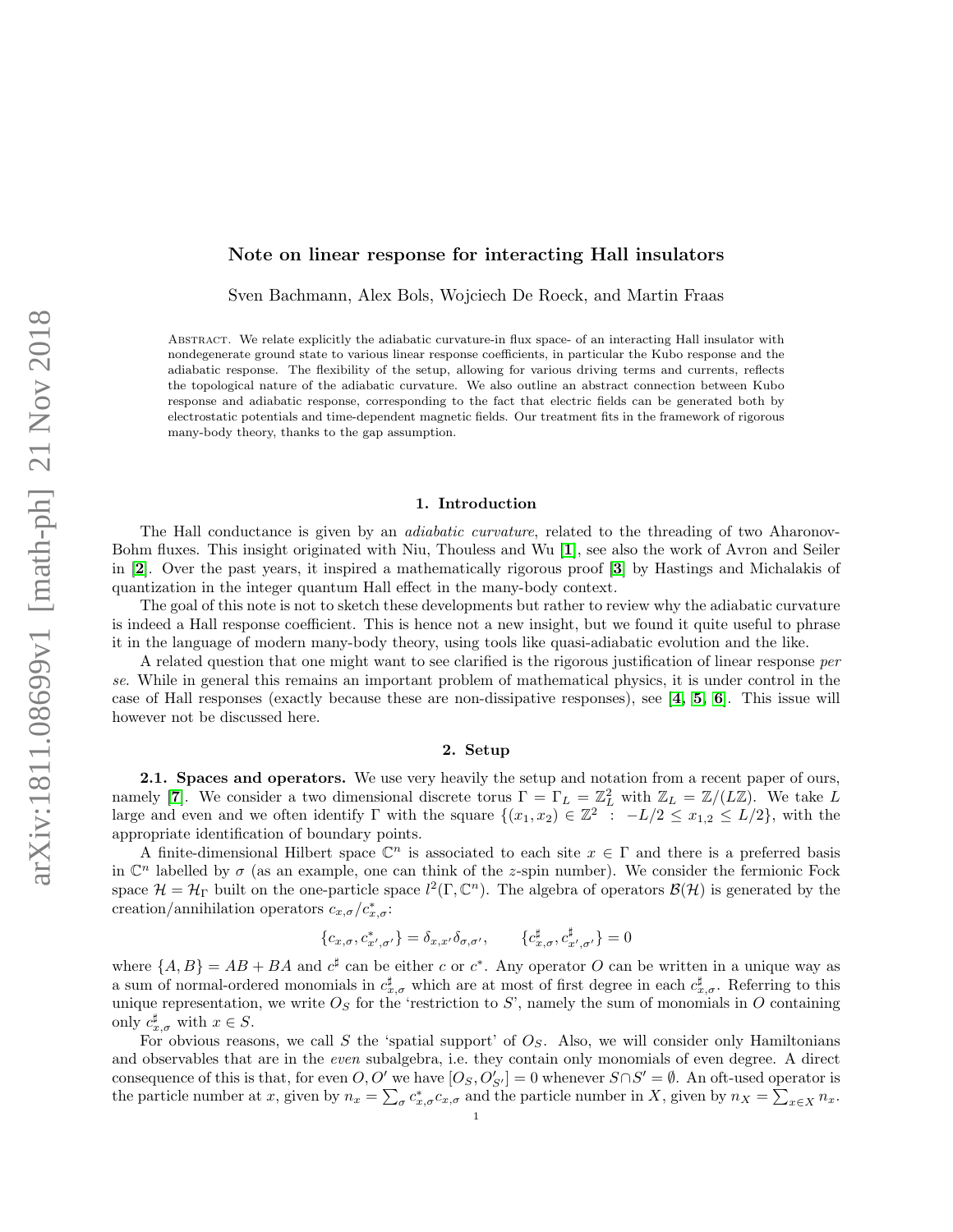<span id="page-1-4"></span>We will in general write  $S<sup>r</sup>$  for the neighborhood

 $(2.1)$   $S$  $S^r = \{x | \text{dist}(x, S) \leq r\}$ 

Here the distance dist( $\cdot$ , ·) refers to the Euclidian distance on the underlying continuous torus  $[-L/2, L/2]^2$ with opposite edges identified.

Consider an observable  $O_L$  on  $\Gamma_L$  whose support S fits inside a smaller square, say  $|x_{1,2}| \leq L/4$  for all  $x \in S$ , then we can define a corresponding  $O_{L'}$  on  $\Gamma_{L'}$  for  $L' > L$  by the identification of  $\Gamma_L$  with a square. This realizes a natural embedding of  $\mathcal{B}(\mathcal{H}_{\Gamma_L})$  into  $\mathcal{B}(\mathcal{H}_{\Gamma_{L'}})$ . We will use this to fix an observable O and consider it implicitly for all (sufficiently large) L. For example Assumption [2.2](#page-1-0) relies on this construction.

We also need another class of operators, representing Hamiltonians, currents, etc. They are of the type  $G = \sum_{X \in \Gamma} G_X$ , with

i.  $G_X = 0$  unless  $\text{diam}(X) \leq R$  for some fixed range  $R < \infty$ .

ii.  $||G_X|| \leq m$  for some fixed m.

For lack of a better name, we call (the L-sequence of) G a 'local Hamiltonian' whenever the above conditions are satisfied for all L with  $m, R$  independent of L. Of course, one can devise a framework<sup>[1](#page-1-1)</sup> to consider 'the same'  $G$  for different  $L$ , but we will not need this explicitly.

2.2. The Hamiltonian. Our framework allows to consider rather arbitrary local Hamiltonians, but for the sake of simplicity, we restrict to a class with nearest neighbour hopping:

$$
H = \sum_{\sigma,\sigma'} \sum_{x \sim x'} \alpha(x,\sigma,x',\sigma') c_{x,\sigma}^* c_{x',\sigma'} + \sum_{X \subset \Gamma} B_X
$$

where  $x \sim x'$  indicates that  $x, x'$  are adjacent, and

- i.  $\alpha(x, \sigma, x', \sigma') = \overline{\alpha(x', \sigma', x, \sigma)}$  to ensure Hermiticity.
- ii.  $\sum_{X} B_X$  is a 'local Hamiltonian' as defined above in Section [2.1.](#page-0-0)
- iii. All  $B_X$  are Hermitian and  $[B_X, n_x] = 0$  for any  $x, X$ .

The conserved charge is  $N = \sum_{x} n_x$ , i.e. for simplicity we assume unit charge per fermion. By iii), we see that the  $B_X$  don't contribute to charge transport. The natural choice for these  $B_X$  is

$$
B_{\{x\}} = \mu n_x + U n_x^2, \qquad B_X = 0 \text{ if } |X| > 1
$$

i.e. the Hubbard model with on-site interaction U and chemical potential  $\mu$ . The main assumptions on the Hamiltonian are

<span id="page-1-2"></span>ASSUMPTION 2.1. H has a non-degenerate ground state  $\Psi$  separated from the rest of the spectrum by a distance  $q > 0$ , uniformly in the size L.

Let us write  $\omega(\cdot) = \langle \Psi, \Psi \rangle$  for the ground state expectation. Sometimes, as in the upcoming assumption, we need to recall that everything depends on L, so we may write  $\omega(\cdot) = \omega_L(\cdot)$ .

<span id="page-1-0"></span>Assumption 2.2. The ground state has a thermodynamic limit in a weak sense: for any observable O with finite support, the limit  $\lim_{L\to\infty} \omega_L(O)$  exists. (We used the identification in Section [2.1](#page-0-0) of observables for different L to give meaning to  $\omega_L(O) = \omega_L(O_L)$ )

These assumptions are assumed to hold throughout our text and we do not repeat them. That being said, Assumption [2.2](#page-1-0) is only necessary for Lemma [3.1](#page-4-0) and Theorem [4.1.](#page-6-0) In all what follows, we always mean that error terms, constants  $C$ , etc can be taken bounded independently of  $L$ .

2.2.1. Example: interacting Harper model. We take  $n = 1$ , i.e. spinless fermions, so we omit the label  $\sigma$ . The hopping amplitudes  $\alpha$  are specified as

<span id="page-1-3"></span>(2.2) 
$$
\alpha(x, x') = \begin{cases} te^{\pm i\Phi_L x_1} & x_1 = x'_1 \text{ and } (x'_2 - x_2) \text{mod} L = \pm 1 \\ t & x_2 = x'_2 \text{ and } (x'_1 - x_1) \text{mod} L = \pm 1 \end{cases}
$$

where  $\Phi_L \in 2\pi \mathbb{Z}/L$  is the magnetic flux per unit cell and  $t \in \mathbb{R}$  is the hopping strength. Note that  $\Phi_L \in 2\pi \mathbb{Z}/L$  ensures that the hopping amplitudes are well defined on the  $L \times L$  torus. The infinite volume

<span id="page-1-1"></span><sup>&</sup>lt;sup>1</sup>The literature on mathematical statistical physics uses the framework of 'interaction potentials', see e.g. [[8](#page-13-7)]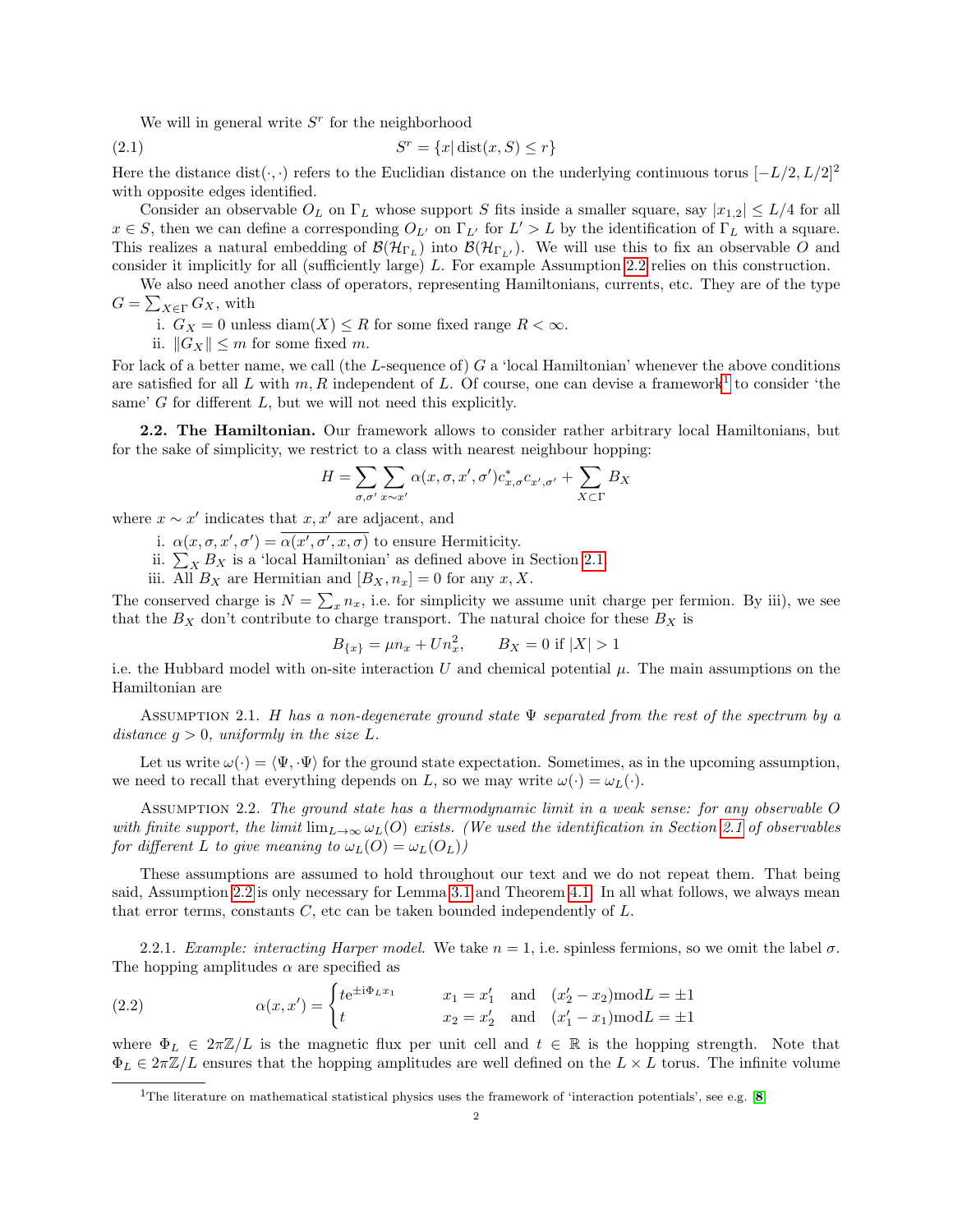Harper model<sup>[[9](#page-13-8)]</sup> is well-defined for all values of the flux  $\Phi$  and Lesbegue a.e.  $\Phi$  satisfy the following property: there is an open set  $U \ni \Phi$  and a chemical potential  $\mu$  such that, for every  $\Phi' \in U$ ,  $\mu$  lies outside of the spectrum of the Harper Hamiltonian. Let  $\Phi$  satisfy this property, then we can find a sequence of fluxes  $\Phi_L \to \Phi$  such that the corresponding sequence of finite-volume Harper models statisfies assumptions [2.1](#page-1-2) and [2.2.](#page-1-0) So far the non-interacting model. Persistence of gaps for weak interactions was proven in [[10,](#page-13-9) [11](#page-13-10)] and also implicitly in [[5](#page-13-4)], and existence of the thermodynamic limit is standard in this context.

#### 2.3. Fluxes.

<span id="page-2-0"></span>2.3.1. One-forms on Γ. We want to 'thread magnetic fluxes' through the loops of the torus Γ. These fluxes will be modelled using vector potentials, which we describe as discrete one-forms, *i.e.* objects that can be integrated along oriented paths. The elements of an oriented path are the oriented edges which it traverses. A one-form is a function  $A: \Gamma^e \to \mathbb{R}$  on the oriented edges of  $\Gamma$  such that  $A(e)$  flips sign if the orientation of e is reversed. We write  $||A|| := \sup_e |A(e)|$ .

The integral of A along  $\gamma$  is then

$$
\int_{\gamma} A := \sum_{e \in \gamma} A(e).
$$

Any function  $\theta : \Gamma \to \mathbb{R}$  defines a one-form  $d\theta$  by  $d\theta((x, y)) = \theta(y) - \theta(x)$ . See the appendix for more details on discrete one-forms.

2.3.2. Hamiltonian with vector potential. Vector potentials are one-forms A. A background vector potential A is implemented by modifying the Hamiltonian in the following way:

$$
H \to H_A
$$
,  $\alpha(x, \sigma; x', \sigma') \to \alpha(x, \sigma; x', \sigma') e^{iA((x, x'))}$ 

.

In practice, we do not need any additional<sup>[2](#page-3-0)</sup> magnetic fluxes piercing the lattice, so we will mostly restrict to vortex-free A i.e.  $\oint_{\gamma} A = 0$  across loops  $\gamma$  that are contractible to a point. The implementation of a vector potential of the form  $d\theta$  for some function  $\theta : \Gamma \to \mathbb{R}$  amouts to a *gauge transformation* 

$$
(2.3) \tU_{\theta}H_A U_{\theta}^* = H_{A+\mathrm{d}\theta}
$$

where

<span id="page-2-1"></span>
$$
U_{\theta} = e^{i \langle \theta, n \rangle}, \qquad \langle \theta, n \rangle \equiv \sum_{x} \theta(x) n_x.
$$

Consider now a one-form A that is exact in the region  $\Sigma \subset \Gamma$ . By this we mean that  $\oint_{\gamma} A = 0$  for any  $\gamma$ , not necessarily contractible, consisting of oriented edges in  $\Sigma^e$  (edges whose both vertices are in  $\Sigma$ ). Then there exists a function  $\theta$ , with support in  $\Sigma$ , such that

<span id="page-2-2"></span>
$$
A\big|_{\Sigma^e} = \mathrm{d}\theta.
$$

This in particular implies that

(2.4) (HA)<sup>Σ</sup> = (UθHU<sup>∗</sup> θ )Σ.

If we identify gauge equivalent vector potentials, then there are only two independent nonzero vortex-free classes. A representant of the first (second) class is given by the vector potential  $\xi_1$  ( $\xi_2$ ) which takes the value  $1/L$  on edges pointing in the positive 1-direction (2-direction), and vanishes on edges pointing in the 2-direction (1-direction). The point is that *locally* the one-form  $\xi_i$  is given by  $dx_i/L$ .

Let  $\gamma_1, \gamma_2$  be two loops that wind around the torus across the lines  $x_2 = 0, x_1 = 0$ , respectively. Then

$$
\int_{\gamma_i} \xi_j = \delta_{ij}.
$$

Any vector potential of the form  $\phi_1(\xi_1 + d\theta_1) + \phi_2(\xi_2 + d\theta_2)$  describes magnetic fluxes  $(\phi_1, \phi_2)$  threaded through the torus, with no magnetic fields on the torus, see Figure [1](#page-3-1)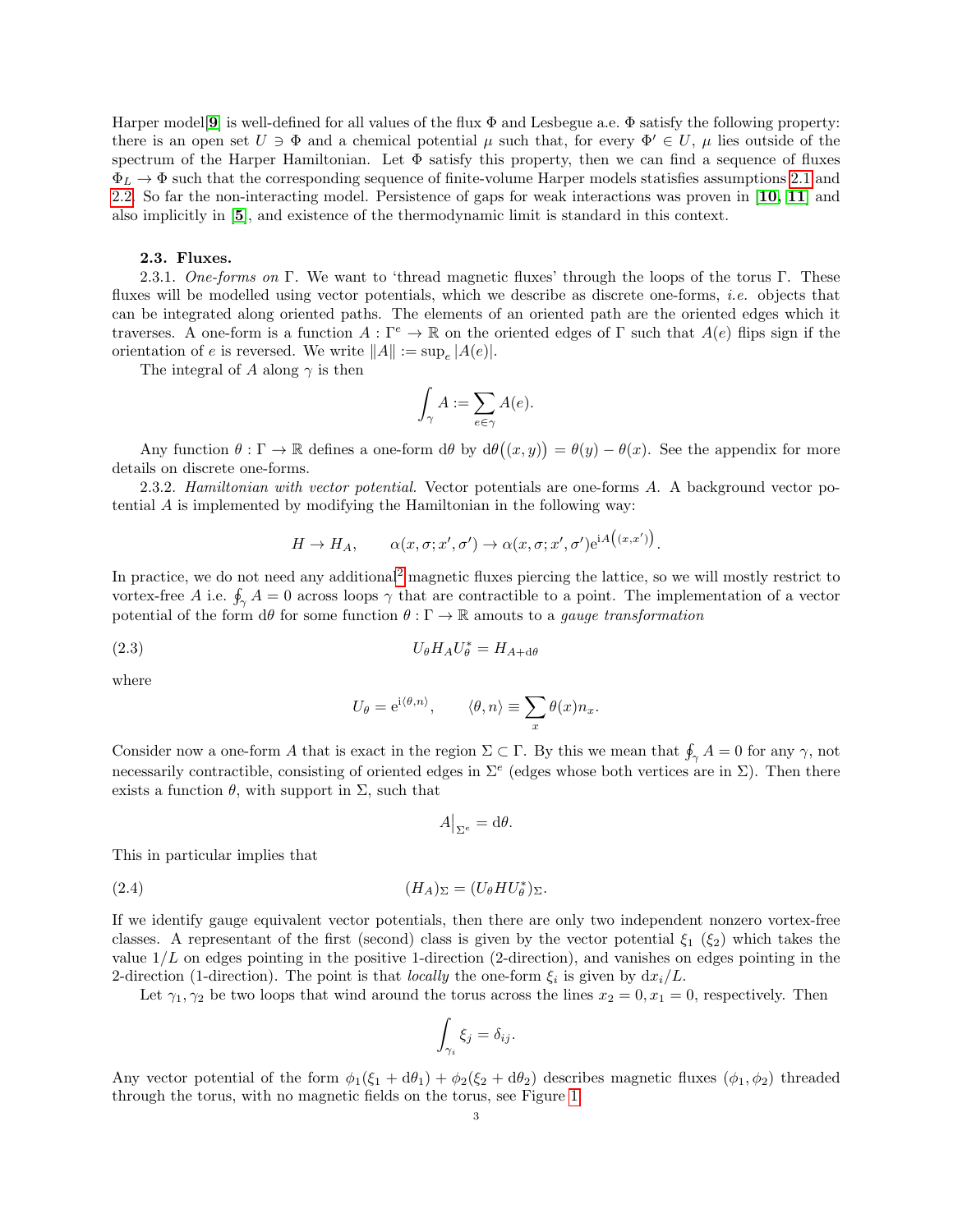<span id="page-3-1"></span>

FIGURE 1. The torus  $\Gamma$  with threaded fluxes  $\phi_1$  and  $\phi_2$ .

<span id="page-3-2"></span>



<span id="page-3-3"></span>**2.4. Current operators.** Let us define current, related to the flow of the conserved charge N. For any connected region  $X \subset \Gamma$ , the instantaneous change of  $n_X$  is given by

$$
J_{\partial X} = \mathrm{i}[H, n_X]
$$

and so it is natural to interpret  $J_{\partial X}$  as the current operator through the non-intersecting oriented loop  $\partial X$  in the dual lattice  $\Gamma^*$ . By convention, we orient  $\partial X$  in a 'counter-clockwise' fashion, *i.e.* when walking along  $\partial X$ , one sees the set X to the right, see Figure [2a.](#page-3-2) Moreover, since  $J_{\partial X}$  is a sum of local operators situated in a close vicinity of  $\partial X$ , we can also associate in a natural way a current  $J_{\gamma}$  to every oriented subpath  $\gamma$  of  $\partial X$ .

The ambiguity in doing this amounts to an operator of norm at most  $C(R)$  at the ends of  $\gamma$ , with R the range of the Hamiltonian (actually, only the range of the hopping term would enter here). Therefore,  $J_{\gamma}$  will be meaningful whenever  $|\gamma| \gg C(R)$ . For the sake of explicitness, we give a possible choice. Note first that

<span id="page-3-0"></span><sup>&</sup>lt;sup>2</sup>Such a flux might be included in the original Hamiltonian, see e.g. the Harper model in  $(2.2)$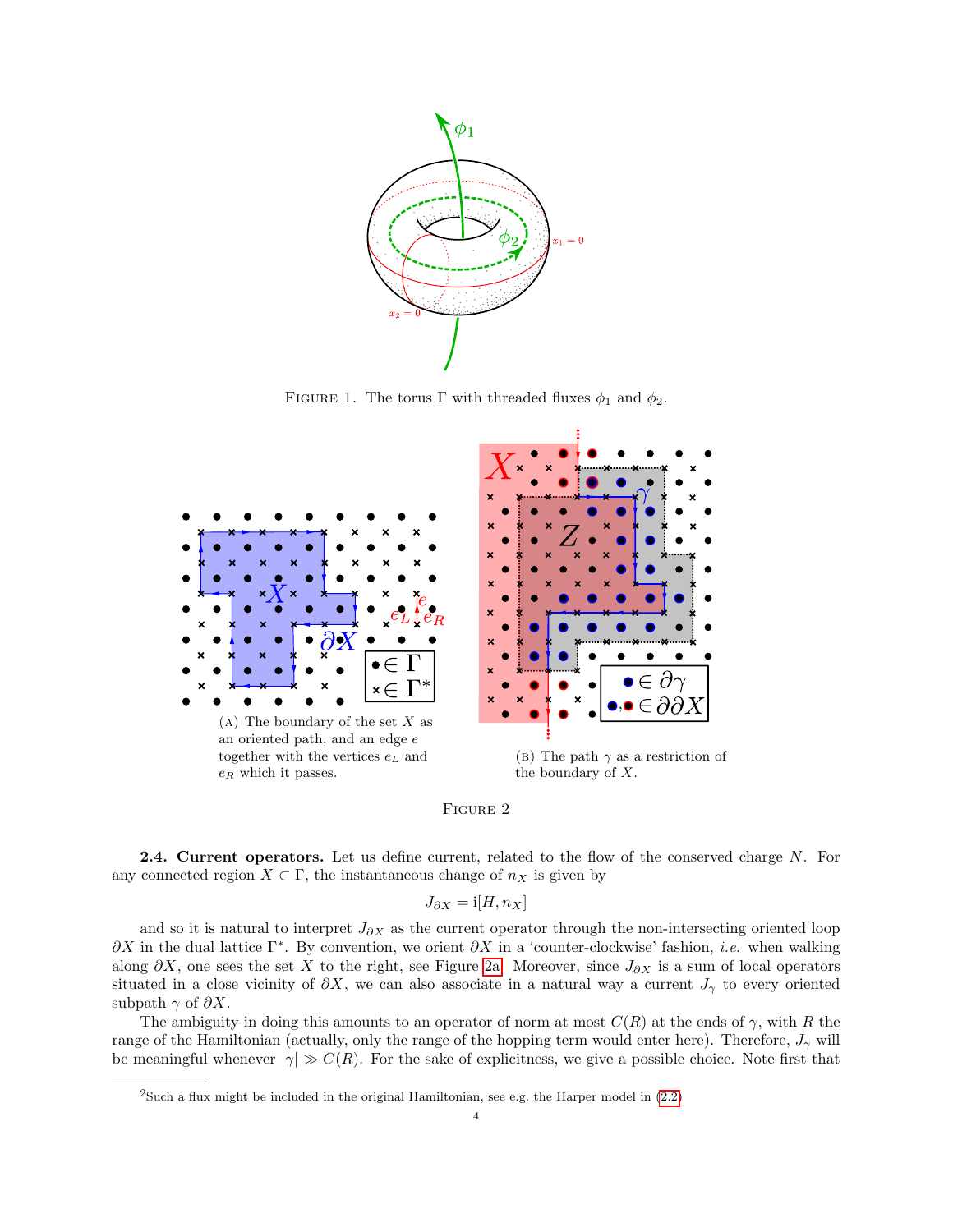each oriented edge  $e$  of  $\Gamma^*$  is uniquely specified by giving the site  $e_L$ , which lies just to the left of  $e$ , and the site  $e_R$ , which lies just to the right of  $e$ . We set

$$
J_{\gamma} = -\mathrm{i} \sum_{e \in \gamma} \left( \alpha(e_L, e_R) c_{e_R}^* c_{e_L} - \alpha(e_R, e_L) c_{e_L}^* c_{e_R} \right).
$$

The formalism of gauge transformations offers us a handy way to write  $J_{\gamma}$ . Write  $\partial \gamma := \bigcup_{e \in \gamma} \{e_L, e_R\}$ for the vertices passed by  $\gamma$ . The idea is to find a region X such that  $\gamma$  is a subpath of  $\partial X$  and to write  $J_{\gamma}$ as a (spatial restriction of) the current into  $X$ , i.e.<sup>[3](#page-4-1)</sup>

$$
(J_{\partial X})_Z = J_\gamma
$$

for a region Z that selects exactly the right part of  $\partial X$ . To be precise, Z has to satisfy  $Z \supset \partial \gamma$  and  $(\partial \partial X \setminus \partial \gamma) \cap Z = \emptyset$ , see Figure [2b.](#page-3-2)

Therefore we have also

(2.5) 
$$
J_{\gamma} = \partial_{\phi} (e^{i\phi n_X} H e^{i\phi n_X})_Z \big|_{\phi=0} = i([n_X, H])_Z
$$

which relates current operators to flux threading. The last equality is a consequence of the fact that the restriction to a spatial region is a linear map on operators.

#### <span id="page-4-5"></span>3. Response coefficients

<span id="page-4-4"></span>**3.1. Kubo Linear response.** The Kubo linear response coefficient  $\chi_{J,V}(\nu)$  at frequency  $\nu$ , describes the response of an observable J to adding a perturbation  $e^{i\nu t}V$  to the Hamiltonian starting at  $t = 0$  [[12](#page-13-11)]. We simply start from the well-known expression for the response coefficient:

<span id="page-4-2"></span>(3.1) 
$$
\chi_{J,V}(\nu) := \mathbf{i} \lim_{\epsilon \to 0^+} \int_0^\infty dt \, \omega([V(-t), J]) e^{\mathbf{i}\nu t - \epsilon t}, \quad \text{and } \chi_{J,V} = \chi_{J,V}(0)
$$

where  $V(t) = e^{itH} V e^{-itH}$ . We should immediately add that it is often crucial to take the thermodynamic limit  $L \nearrow \infty$  before taking  $\epsilon \to 0^+$ . However, for gapped systems (as we are considering) these limits commute:

<span id="page-4-0"></span>LEMMA 3.1. Let  $|\nu| \leq g/2$  (recall that g is the spectral gap). If both J, V are operators with finite support, then

<span id="page-4-6"></span>(3.2) 
$$
\lim_{\epsilon \to 0^+} \lim_{L \to \infty} \int_0^\infty dt \, \omega \left( [V(-t), J] \right) e^{i\nu t - \epsilon t}
$$

exists and equals the  $L \nearrow \infty$  limit of [\(3.1\)](#page-4-2).

We will hence consider always [\(3.1\)](#page-4-2) but we stress that the commutativity of limits exhibited in Lemma [3.1](#page-4-0) actually precludes<sup>[4](#page-4-3)</sup> any dissipative effect.

One of the features of the Kubo response that we will rely on, is its locality, made explicit in the following lemma.

<span id="page-4-7"></span>LEMMA 3.2. Let  $|\nu| < g/2$ . Let J, V be local Hamiltonians in the sense of Section [2.1](#page-0-0) and assume that the region  $Z$  is the intersection of their supports. Then

(3.3) 
$$
\chi_{J,V}(\nu) - \chi_{J_{Z^r},V_{Z^r}}(\nu) = \mathcal{O}(r^{-\infty})
$$

with  $Z^r$  as defined in [\(2.1\)](#page-1-4). Actually,  $\chi_{J,V} = i \omega([I(J),V])$  (with I defined in Section [5.1\)](#page-8-0) which renders this locality explicit.

<span id="page-4-1"></span><sup>&</sup>lt;sup>3</sup>this formula might be confusing. The subscript Z was defined canonically in Section [2.1](#page-0-0) as a restriction to a spatial region  $Z \subset \Gamma$ . In contrast,  $J_{\gamma}$  is simply the current associated to the path  $\gamma$  in  $\Gamma^*$ .

<span id="page-4-3"></span><sup>&</sup>lt;sup>4</sup>Indeed, let  $f_L(t) = \omega_L([V(-t), J])$  and assume that  $\lim_{L\to\infty} f_L(t)$  exists and is an integrable function  $f(t)$ . Then  $\chi(\nu) = 2\pi i \hat{f}(\nu) + \mathcal{P} \int d\nu' \frac{\hat{f}(\nu')}{\nu' - \nu}$ , with  $\mathcal{P} \int \dots$  denoting the principal part. The real and imaginary part are sometimes also called the 'dissipative part' and the 'reactive part' of the response. However, taking the other order of limits, we find that either the imaginary part is zero, or the limit does not exist.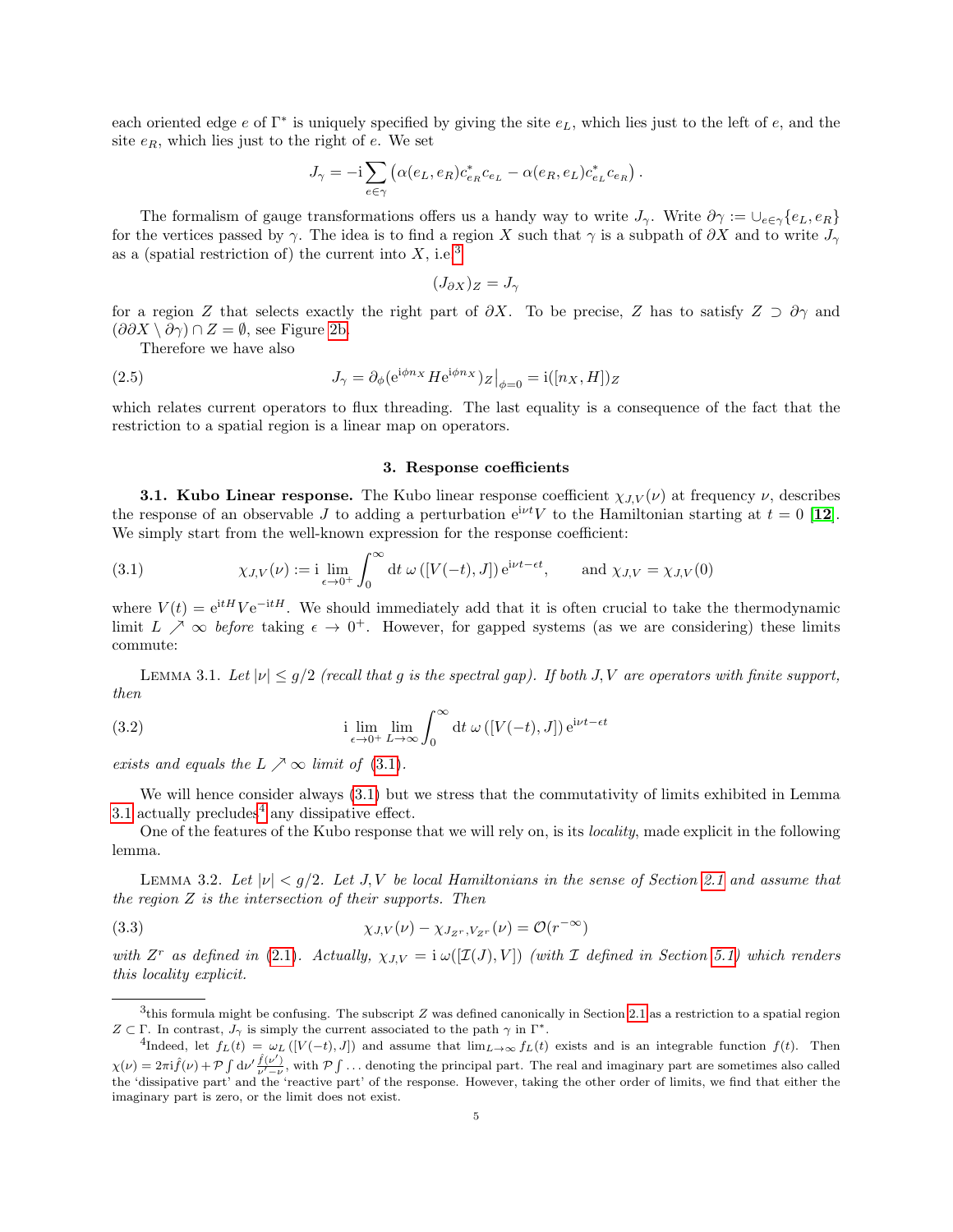<span id="page-5-4"></span>3.2. Adiabatic response. Since this setup is less familiar to most readers, we sketch how it is derived from fundamental considerations. Consider a family of Hamiltonians  $H_s$  for  $s \in [-1,1]$  with uniformly gapped groundsates  $\Psi_s$ . We require that the map  $s \mapsto H_s$  is smooth and that  $\partial_s^n H_s = 0$  at  $s = -1$ , for all n. Now, to put ourselves in the adiabatic regime, the parameter s is varied slowly: the Hamiltonian in physical time t is given by  $H^{\epsilon}(t) := H_{\epsilon t}$ . Write  $\Psi_t^{\epsilon}$  for the solution to the time-dependent Schrödinger equation (TSE)

> <span id="page-5-0"></span>i  $\partial_t \Psi_t^{\epsilon} = H^{\epsilon}(t) \Psi_t^{\epsilon}$  $, \qquad$  with initial condition  $\Psi_{-1/\epsilon}^{\epsilon} = \Psi_{-1}.$

The adiabatic response of some local observable  $J$  at parameter  $s$  is then defined as the difference between the solution of the TSE and the instantaneous ground state:

(3.4) 
$$
\chi_{J,H_s}^{\text{ad}} := \lim_{\epsilon \to 0} \frac{1}{\epsilon} \left( \langle \Psi_{s/\epsilon}^{\epsilon}, J \Psi_{s/\epsilon}^{\epsilon} \rangle - \langle \Psi_s, J \Psi_s \rangle \right).
$$

Of course, the same remark about the thermodynamic limit as in Section [3.1](#page-4-4) applies here and we do not comment on that further. From now on, we will always choose  $s = 0$  in [\(3.4\)](#page-5-0). Let us give now heuristically evaluate [\(3.4\)](#page-5-0). Since the state is close to the instantaneous ground state, let us pretend that they are exactly equal at time  $t = 0$  and evaluate the difference at  $t \gg 1$ , but t not growing with  $\epsilon$ , such that  $t/\epsilon$  still morally corresponds to taking  $s = 0$  in [\(3.4\)](#page-5-0). In other words we look at

$$
\lim_{t \to \infty} \lim_{\epsilon \to 0} \frac{1}{\epsilon} \left( \langle \Psi_t^{\epsilon}, J \Psi_t^{\epsilon} \rangle - \langle \Psi_0, J \Psi_0 \rangle \right), \qquad \text{started from} \quad \Psi_0^{\epsilon} := \Psi_0
$$

The advantage of doing so is that only the values of  $H_s$  near  $s = 0$  seem to matter. We expand  $H^{\epsilon}(t)$  around  $t = 0$ , where  $H^{\epsilon}(0) = H_0$ , obtaining

(3.5) 
$$
H^{\epsilon}(t) = H_0 + (H^{\epsilon}(t) - H_0) \approx H_0 + \epsilon t W, \qquad W = \partial_s H_s \big|_{s=0}.
$$

What we have gained is that the setup now looks very much like the setup of the Kubo response formula: We start at  $t = 0$  in the ground state and we switch on a time-dependent driving, with the time-dependence being linear. In this setup one derives the Kubo response formula by making a Dyson expansion of the dynamics, up to first order in  $\epsilon$  and taking  $t \to \infty$  (after introducing a regularization  $e^{-\delta t}$ ). Doing this, we arrive at

<span id="page-5-2"></span>(3.6) 
$$
\chi_{J,H_s}^{\text{ad}} = \mathbf{i} \lim_{\delta \to 0^+} \int_0^\infty dt \, t\omega \left( [W(-t),J] \right) e^{-\delta t}.
$$

By standard Fourier techniques and renaming<sup>[5](#page-5-1)</sup>  $\delta \to \epsilon$ , this leads to

(3.7) 
$$
\chi_{J,H_s}^{\text{ad}} = \lim_{\epsilon \to 0^+} \frac{\partial}{\partial \nu} \int_0^\infty dt \ e^{i\nu t} \omega \left( \left[ W(-t), J \right] \right) e^{-\epsilon t} \big|_{\nu=0} = -i \frac{\partial}{\partial \nu} \chi_{J,W}(\nu) \big|_{\nu=0}
$$

Therefore, this heuristic treatment suggests that the adiabatic response is directly related to the Kubo linear response. Indeed, using the adiabatic perturbation theory in [[13](#page-14-0)], we have

<span id="page-5-5"></span>LEMMA 3.3. Assume that Assumption [2.1](#page-1-2) holds for all  $s \in [-1,1]$  uniformly, that  $H_s$  are local Hamiltonians whose parameters m, R can be chosen uniformly in s and that all local terms  $H_{s,X}$  are smooth, uniformly in  $X$ . Then  $(3.6)$  holds true.

<span id="page-5-3"></span>**3.3. Adiabatic curvature.** We recall the vector potential  $A = \phi_1 \xi_1 + \phi_2 \xi_2$  introduced in Section [2.3,](#page-2-0) corresponding to threaded fluxes  $\phi = (\phi_1, \phi_2)$ . We now consider the so-called *twist* Hamiltonians

$$
H(\phi) = H(\phi_1, \phi_2) = H_{\phi_1 \xi_1 + \phi_2 \xi_2}, \qquad \phi \in \mathbb{T}^2.
$$

For small  $\phi$ , the twist Hamiltonian  $H(\phi)$  is a small (in norm) perturbation of H, so from assumption [2.1](#page-1-2) it follows that we can find a neighbourhood  $\mathcal{U} = \mathcal{U}(L)$  of  $\phi = 0$  such that the twist Hamiltonian  $H(\phi)$  also has a non-degenerate ground state, gapped by  $q/2$ . In this neighbourhood U, we denote by  $P(\phi)$  the ground state projection of  $H(\phi)$ . We thus have a two-parameter family of projections of which we consider the *adiabatic* curvature at  $\phi = 0$ :

(3.8) 
$$
\kappa := \text{i Tr} \left( P[\partial_1 P, \partial_2 P] \right) = \text{i } \omega \left( [\partial_1 P, \partial_2 P] \right), \qquad \partial_i P = \partial_{\phi_i} P(\phi) \big|_{\phi = 0}
$$

<span id="page-5-1"></span><sup>&</sup>lt;sup>5</sup>We used  $\delta$  above to avoid confusion with the unrelated  $\epsilon$  in [\(3.4\)](#page-5-0).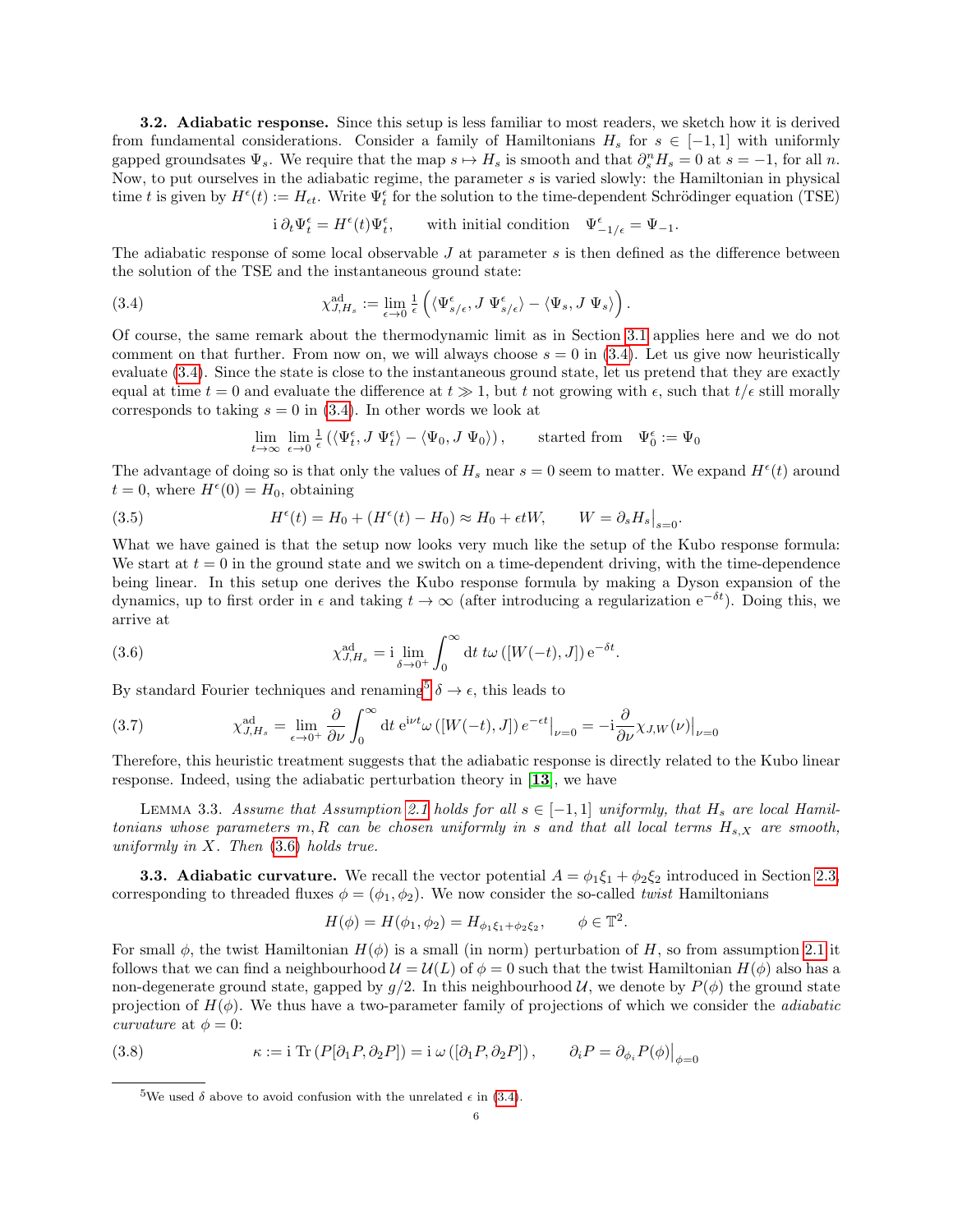We immediately point out that  $\kappa$  is independent of the precise form of the vector potential A that was used to define the twist Hamiltonian. Indeed, consider another vortex-free A' that threads the same flux  $(\phi_1, \phi_2)$ , implying that it is of the form

$$
A' = \phi_1(\xi_1 + d\theta_1) + \phi_2(\xi_2 + d\theta_2) = A + df, \quad \text{where} \quad f = \phi_1 \theta_1 + \phi_2 \theta_2.
$$

<span id="page-6-3"></span>Then changing  $A \to A'$  does not change the adiabatic curvature  $\kappa$ . More precisely,

LEMMA 3.4. Let  $H'(\phi)$  be

$$
H'(\phi) = H_{A'}, \qquad A' = \phi_1(\xi_1 + d\theta_1) + \phi_2(\xi_2 + d\theta_2)
$$

for some functions  $\theta_{1,2}$  satisfying  $\|\mathrm{d}\theta_{1,2}\| \leq C$ . By [\(2.3\)](#page-2-1) these Hamiltonians are also uniformly gapped for  $\phi$ in a neighbourhood  $\mathcal{U}'$  of 0. If we write  $P'(\phi)$  for the corresponding groundstate projections, then

<span id="page-6-2"></span>
$$
\kappa = i \omega' ([\partial_1 P', \partial_2 P']) + \mathcal{O}(L^{-\infty}).
$$

It is useful to state an alternative, oft-used form of the curvature. Its basic ingredients are generators of parallel transport  $K_i$ . These operators have to satisfy the relation

(3.9) 
$$
\partial_j P = i [K_j, P], \quad j = 1, 2.
$$

It is immediate that this relation does not fix  $K_i$  uniquely. A choice that one encounters often (but that is rather useless in the many-body setting because it is not local) is  $K_i = P(\partial_i P)(1 - P) + (1 - P)(\partial_i P)P$ . By a little algebra, we see that

(3.10) 
$$
\omega([[K_1, P], [K_2, P]]) = -\omega([K_1, K_2])
$$

and hence, for any pair  $K_{1,2}$  of generators of parallel transport,

<span id="page-6-4"></span>
$$
\kappa = \mathrm{i} \,\omega([K_1, K_2])
$$

## 4. Results

To put the results that follow into a firm context, we note that a strong from of quantization was proven in [[3,](#page-13-2) [14,](#page-14-1) [5](#page-13-4)] for the adiabatic curvature  $\kappa$  as introduced in Section [3.3,](#page-5-3) namely,

<span id="page-6-0"></span>THEOREM 4.1. There exists  $n \in \mathbb{Z}$  such that

<span id="page-6-1"></span>
$$
|\kappa - 2\pi n| = \mathcal{O}(L^{-\infty}).
$$

Note that the proof of this theorem is simplified if one demands that Assumption [2.1](#page-1-2) holds for all fluxes  $\phi \in \mathbb{T}^2$ , see [[7](#page-13-6)]. In view of this result, we build up the following sections as linking alternatively defined response coefficients to  $\kappa$ .

4.1. From the Kubo response to adiabatic curvature. We want to compute the current density in response to a perpendicular applied electric field. We measure this current density  $j_2$  in the 2-direction and at the origin. The driving is by a uniform electric field of strength  $E$  in the 1-direction. The Hall conductivity in this setup should be

(4.1) 
$$
\frac{j_2}{E} = \frac{\langle J_{\gamma_d} \rangle}{2dE}, \qquad E \to 0
$$

where  $\gamma_d$  is the oriented path in  $\Gamma^*$  running in the x<sub>1</sub>-direction from  $-d+1/2$  to  $d+1/2$  at  $x_2=1/2$ i.e. it has length 2d, see Figure [3.](#page-7-0) The corresponding current operator  $J_{\gamma_d}$  was defined in Section [2.4.](#page-3-3) To implement the electric field, we choose an electrostatic potential  $v$  that gives a constant electric field in the strip  $\{|x_1| \leq \ell\}$ :

$$
(4.2) \t\t dv = E dx_1 \t on \t {|x_1| \leq \ell}^e
$$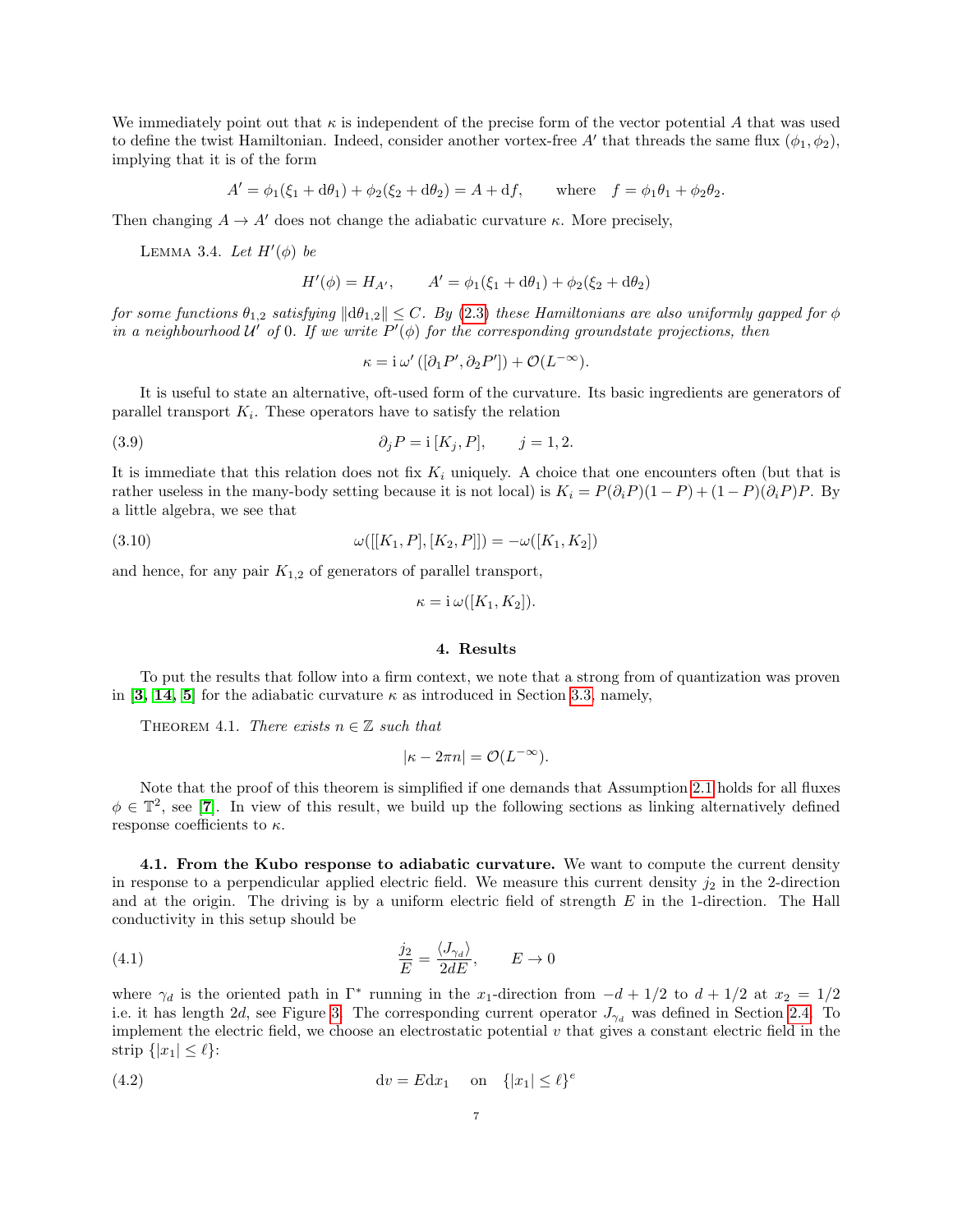with  $\ell \geq d$ . (one could think that  $\ell \gg d$  is necessary but that does not make any difference for the upcoming result) For the rest,  $v$  is arbitrary but such that  $||dv|| \leq C$ . The operator implementing this potential is  $V = \langle v, n \rangle$  and so we have specified both  $J = J_{\gamma_d}$  and V, see Figure [4a.](#page-8-1)

LEMMA 4.2. With  $V, J$  chosen as in the lines above, we have

<span id="page-7-1"></span>(4.3) 
$$
\left|\kappa - \frac{\chi_{J,V}}{2Ed}\right| = \mathcal{O}(1/d).
$$

The relatively large error  $\mathcal{O}(1/d)$  in this theorem is explained by re-

alizing that the current operator  $J_{\gamma_d}$  itself is only defined unambiguously up to terms of norm unity at the edges of the line segment, see Section [2.4.](#page-3-3) This also shows the way to a solution: We note that [\(4.1\)](#page-6-1) also equals  $\frac{\langle J_{\gamma_d} \rangle}{\Delta v}$  with  $\Delta v$  the change in potential along the line segment (in other words: for transverse conductivity in 2D, conductivity equals conductance). One is tempted to modify the setup so that the endpoints of  $\gamma_d$  are in a field-free region. Here is a possible way: We keep the electric field the same as before in the strip  $\{|x_1| \leq \ell\}^e$  and we insist that it is identically zero in the strips  $\{\ell < |x_1| < \ell + 2r\}^e$  with  $r \gg 1$ . The length 2d of path  $\gamma_d$  is now chosen  $d = \ell + r$ , see Figure [4b.](#page-8-1) So, to nail down the model precisely, we take  $J = J_{\gamma d}$  (defined above Lemma [4.2\)](#page-7-1) with  $d = \ell + r$  and  $V = \langle v, n \rangle$  with

(4.4) 
$$
dv = \begin{cases} Edx_1 & \text{on} \quad \{|x_1| \le \ell\}^e \\ 0 & \text{on} \quad \{\ell < |x_1| \le \ell + 2r\}^e \end{cases}
$$

<span id="page-7-3"></span>and v arbitrary elsewhere but with  $||dv|| \leq C$ . We write  $\Delta v = v(\ell, 0) - v(-\ell, 0)$ 

THEOREM 4.3. With  $V, J$  chosen as in the lines above

(4.5) 
$$
\left|\kappa - \frac{\chi_{J,V}}{\Delta v}\right| = \mathcal{O}(r^{-\infty}).
$$

As anticipated, the above result has a much better accuracy than Lemma [4.2.](#page-7-1) What is however not yet explicitly exhibited, is the topological nature of the response coefficient. We still have a relevant region of constant electric field. However, we note that the error term only depends on r and not on  $\ell, d$  separately: the entire potential difference can also be realized along a single site spacing  $(\ell = 1)$ . This already shows that it is not important to have a region around where the electric field is well-defined. We can take this a step further and cast the result in a much more robust way. Let us deform the path  $\gamma$ , allowing it to be an arbitrary path in  $\Gamma^*$  that is part of the oriented boundary of some set (cf. [\(2.5\)](#page-4-5)). We denote the begin-and endpoints of  $\gamma$  by  $y_{b}, y_{e} \in \Gamma^*$ , thus also specifying an orientation for  $\gamma$ . We now consider a potential v that is flat on spheres of radius r around<sup>[6](#page-7-2)</sup>  $y<sub>b</sub>$  and  $y<sub>e</sub>$ , see Figure [4c.](#page-8-1) Abusing the notation slightly, we denote by  $v(y_b)$ ,  $v(y_e)$  the two values that v takes in the vicinity of  $v(y_b)$ ,  $v(y_e)$ . We then define the potential difference  $\Delta v = v(y_e) - v(y_b)$ . We set  $J = J_{\gamma}$ , then

LEMMA 4.4. With  $V, J$  chosen as in the lines above

<span id="page-7-4"></span>(4.6) 
$$
\left|\kappa - \frac{\chi_{J,V}}{\Delta v}\right| = \mathcal{O}(r^{-\infty}).
$$

This lemma is our most revealing result on the Kubo response.

4.2. From Kubo response to adiabatic response. The setup of adiabatic response demands that we specify a slow change in the Hamiltonian. In the context of Hall fluids, the natural change is to slowly thread a flux. Hence, we take up the setup introduced in Section [2.3,](#page-2-0) we choose a vortex free vector potential A and define

<span id="page-7-5"></span>
$$
H_s:=H_{sA}
$$

As we saw in Section [3.2](#page-5-4) a special role is played by the derivative  $W := \partial_s H_s|_{s=0}$ . In our case, this derivative is locally computed to be

(4.7) 
$$
(W)_{\Sigma} = i ([\langle \theta, n \rangle, H])_{\Sigma}
$$

<span id="page-7-0"></span>

Figure 3

<span id="page-7-2"></span><sup>&</sup>lt;sup>6</sup>To make this intuitive condition precise, we refer to the natural embedding of both Γ and Γ<sup>\*</sup> in the continuous torus, i.e.  $[-L/2, L/2]^2$  with edges identified.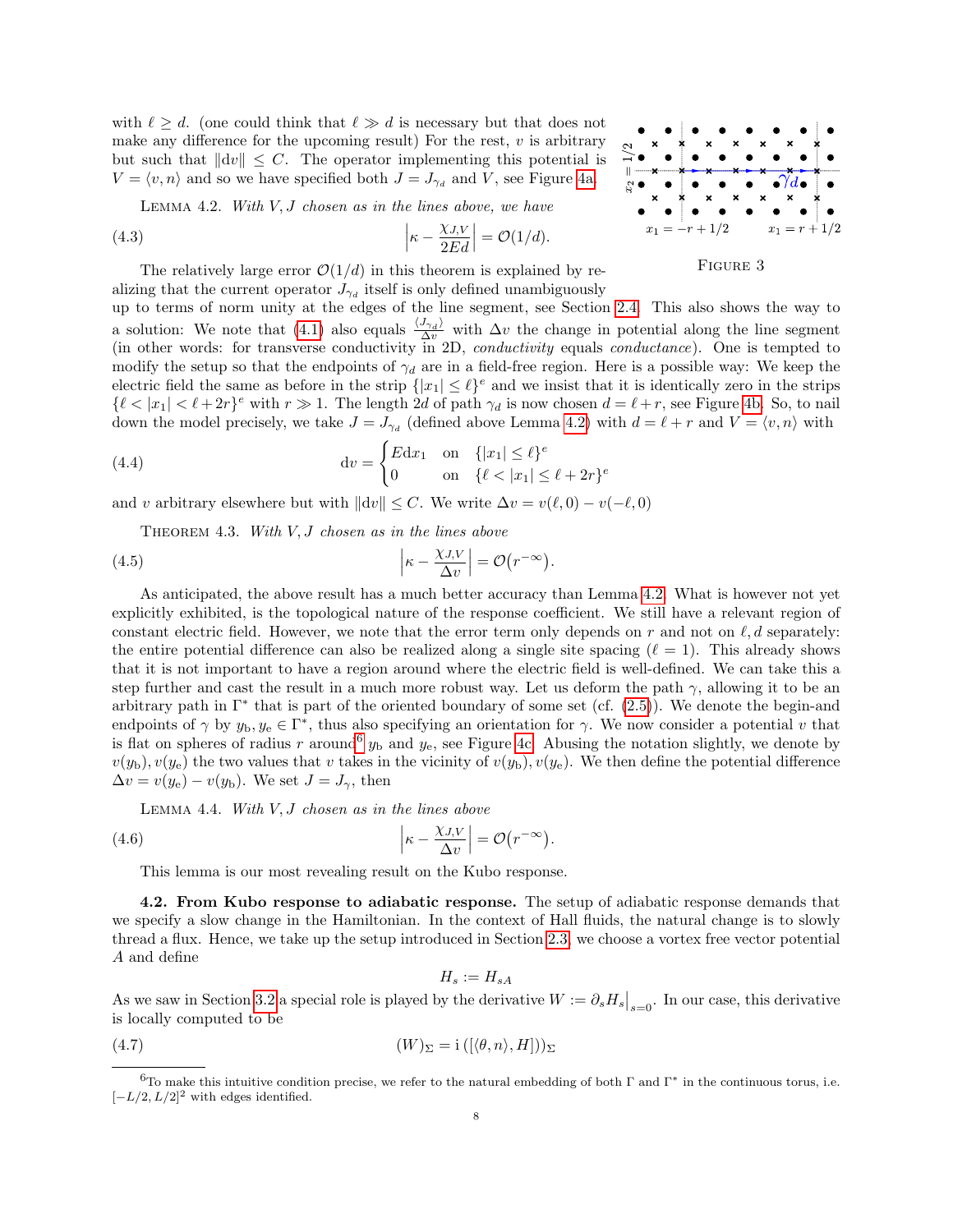<span id="page-8-1"></span>

where  $\Sigma$  is a region in which A is exact, i.e.  $A = d\theta$  on  $\Sigma^e$ , see Section [2.3.](#page-2-0) The commutator in the right-hand side of the previous formula reminds us of the frequency derivative linking the adiabatic and Kubo responses. If J has support in the far interior of  $\Sigma$ , we can pretend that [\(4.7\)](#page-7-5) holds globally, leading to

<span id="page-8-2"></span>THEOREM 4.5. Let J be supported in X, such that  $dist(X, \Gamma \setminus \Sigma) \geq r$ , with  $A = d\theta$  on  $\Sigma^e$ . Then

$$
\left|\chi_{J,H_s}^{\text{ad}} - \chi_{J,V}\right| = \mathcal{O}(r^{-\infty}), \quad \text{with} \quad V = \langle \theta, n \rangle.
$$

The above theorem tells us that adiabatically switching on a vector potential evokes the same response as driving with an electric field (derived from the electrostatic potential  $\theta$ ). This is demystified by recalling the standard electrodynamics relation  $E = dv - \partial_t A$  and noting that we have here an A that is linear in the rescaled time  $s = \epsilon t$ , and the observable J allows to restrict to a region where  $A = d\theta$ . Hence  $E = -d\theta$  and  $\theta$  plays the role of an electrostatic potential v. This is precisely the content of the above theorem.

To belabour this point, we provide a corollary to Theorem [4.5](#page-8-2) that applies to a Hall setup. Consider a path  $\gamma$  that has the regularity also required in Lemma [4.4](#page-7-4) (*i.e.*  $\gamma$  is part of the boundary of some set) but we allow for the path to be closed as well. We consider a vortex-free vector potential A that vanishes in the balls of radius r around the points  $y_b$  and  $y_e$  (for closed paths, there is no requirement, and then we formally take  $r = \mathcal{O}(L)$ ). Define  $\mathcal{E} := \int_{\gamma} A$  (the suggestion is that this is an *emf*, ie. electromotive force)

COROLLARY 4.6. Let  $H_s = H_{sA}$  with A,  $J = J_{\gamma}$  and  $\mathcal E$  as described above, then we have

$$
\left|\kappa - \frac{\chi_{J,H_s}^{\text{ad}}}{\mathcal{E}}\right| = \mathcal{O}(r^{-\infty}).
$$

In the case of an open path, this corollary is an immediate consequence of Theorem [4.5](#page-8-2) and Lemma [4.4,](#page-7-4) as one can always choose a gauge  $\theta$  locally so that  $A = d\theta$ . For closed paths, this might be impossible. In that case one can for example follow the steps of the proof of Thoerem [4.3,](#page-7-3) or, alternatively, still use Theorem [4.5](#page-8-2) for several paths glued together in regions of diameter cL where dA vanishes.

### 5. Proofs

<span id="page-8-0"></span>**5.1. Preliminaries.** Let  $W \in L^{\infty}(\mathbb{R}) \cap L^{1}(\mathbb{R})$  be an odd function such that

i. 
$$
|W(t)| = \mathcal{O}(|t|^{-\infty})
$$
  
ii.  $\widehat{W}(\zeta) = \frac{-i}{\sqrt{2\pi}\zeta}$ , if  $|\zeta| \ge g/2$ .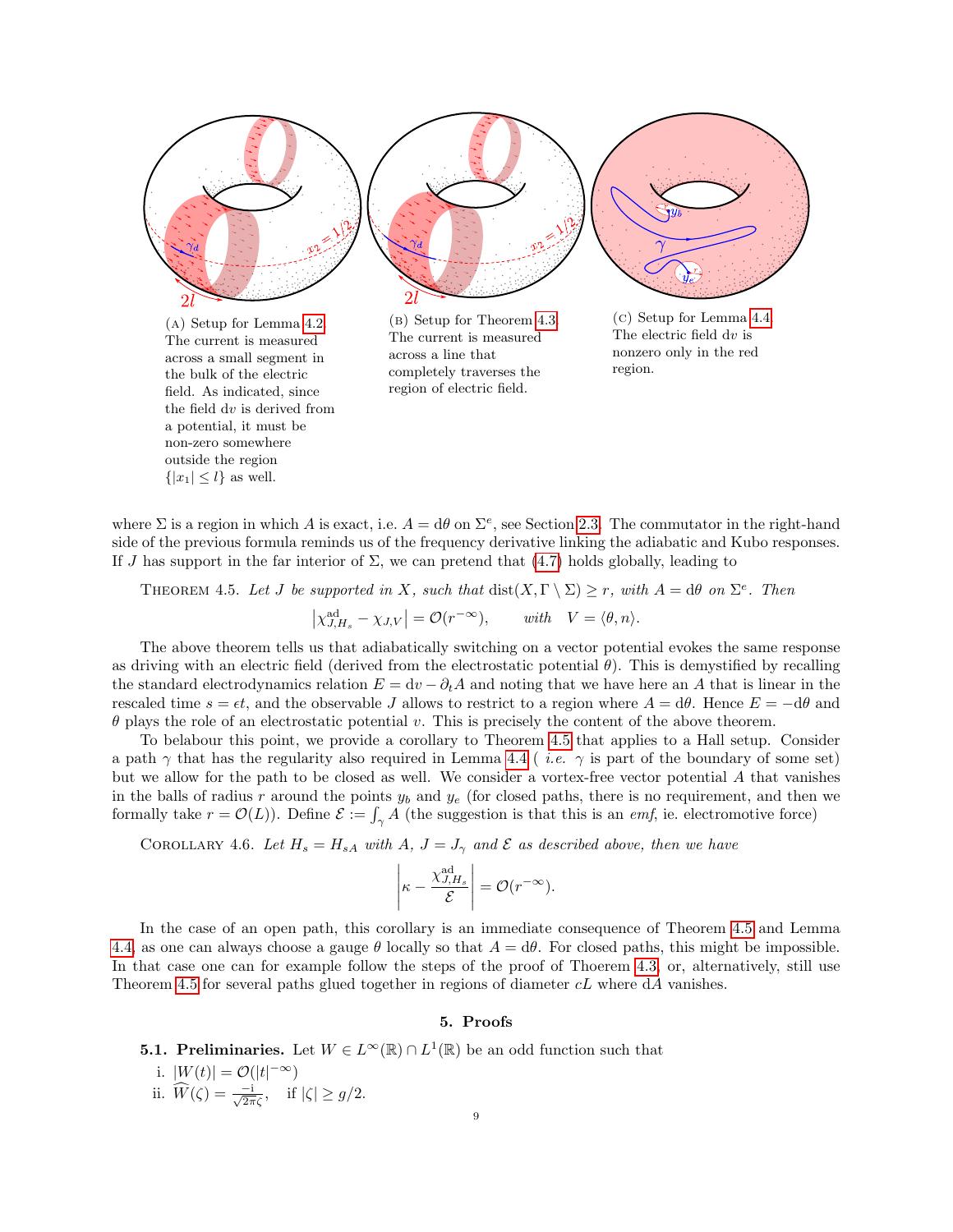where  $\widehat{W}$  is the Fourier transform of W. See [[15,](#page-14-2) [16](#page-14-3)] for a construction of such W. Then we define the map  $I$  (acting on operators O)

(5.1) 
$$
\mathcal{I}(O) = \mathcal{I}_H(O) := \int_{-\infty}^{\infty} dt W(t)e^{itH}Oe^{-itH}.
$$

Furthermore, we need the off-diagonal projection

<span id="page-9-0"></span>
$$
O \mapsto \overline{O} = POP^{\perp} + P^{\perp}OP, \qquad P^{\perp} = 1 - P
$$

where we recall that P is the (one-dimensional) ground state projection of  $H$ . We summarize the useful properties of these objects.

<span id="page-9-1"></span>LEMMA 5.1. Let  $O, O'$  be arbitrary operators. We write  $\text{ad}_H(O) = [H, O].$ i.  $\omega(OO') = \omega(\overline{O}O') = \omega(O\overline{O'}) = \omega(\overline{O}\overline{O'}).$ ii.  $\overline{\mathcal{I}(O)} = \mathcal{I}(\overline{O})$ . iii.  $\operatorname{ad}_H \mathcal{I}(\bar{O}) = i\bar{O}$ . iv.  $\mathcal{I} \text{ad}_H(\overline{O}) = i\overline{O}$ . v. If O has support in S then  $\|\mathcal{I}(O) - (\mathcal{I}(O))_{S^r}\| = \|O\| \, |S| \times \mathcal{O}(r^{-\infty}).$ vi.  $\|\mathcal{I}(O)\| \leq \|W\|_1 \|O\|.$ 

Proof. We view the algebra of operators as a Hilbert space with the Hilbert Schmidt scalar product (remember that all is finite-dimensional). This makes  $ad_H$  into a Hermitian operator and we define  $W(ad_H)$ by spectral calculus. From [\(5.1\)](#page-9-0), we see that  $\mathcal{I} = \sqrt{2\pi W(\text{ad}_H)}$ . This proves that  $\mathcal{I}$  and  $-\text{iad}_H$  are inverses on the spectral subspace  $|ad_H| \geq g/2$ . By the gap assumption, this subspace contains all  $\overline{O}$ . Hence  $(iii)$ ,  $(iv)$ are shown. The claim  $(v)$  follows by the Lieb-Robinson bound and the remaining claims are obvious.  $\square$ 

<span id="page-9-6"></span>LEMMA 5.2. Consider vector potentials  $A = A(\phi_1, \phi_2)$  threading fluxes  $(\phi_1, \phi_2)$  as defined in Section [3.3.](#page-5-3) Then

$$
K_j = \mathcal{I}(\partial_{\phi_j} H_A), \qquad j = 1, 2
$$

(with derivatives taken at  $\phi = 0$ ) are generators of parallel transport, i.e. they satisfy [\(3.9\)](#page-6-2).

For the proofs, see  $\left[15, 16\right]$  $\left[15, 16\right]$  $\left[15, 16\right]$  $\left[15, 16\right]$  for the case of spin systems and  $\left[17, 18, 19\right]$  $\left[17, 18, 19\right]$  $\left[17, 18, 19\right]$  $\left[17, 18, 19\right]$  $\left[17, 18, 19\right]$  for fermionic systems.

<span id="page-9-5"></span>LEMMA 5.3. Let  $G, G'$  be local Hamiltonians in the sense of Section [2.1.](#page-0-0) Let  $Z$  be the intersection of their supports. Then

$$
[\mathcal{I}(G),\mathcal{I}(G')] = [\mathcal{I}(G_{Z^r}),\mathcal{I}(G'_{Z^r})] + \mathcal{O}(r^{-\infty}), \qquad [\mathcal{I}(G),G'] = [\mathcal{I}(G_{Z^r}),G'_{Z^r}] + \mathcal{O}(r^{-\infty})
$$

**PROOF.** We split the local Hamiltonians in local terms and use Lemma [5.1](#page-9-1) (v) and (vi).

<span id="page-9-4"></span>5.2. Proof of Lemma [3.1:](#page-4-0) Thermodynamic limit. Let us denote the quantity in  $(3.2)$  without limits as

$$
\chi(\epsilon, L) := \mathrm{i} \, \int_0^\infty \mathrm{d} t \; \omega\left( [V(-t), J] \right) \mathrm{e}^{\mathrm{i} \nu t - \epsilon t},
$$

dropping hence  $V, J, \nu$  from the notation. We keep in mind that  $J, V$  are independent of L (see Section [2.1\)](#page-0-0). We now proceed in three steps.

<span id="page-9-2"></span>LEMMA 5.4. For any  $\epsilon > 0$ , the following exists

$$
\chi(\epsilon,\infty):=\lim_{L\to\infty}\chi(\epsilon,L)
$$

PROOF. Indeed, for any finite t, the  $\lim_{L} \omega([V(-t), J])$  exists by Assumption [2.2](#page-1-0) and locality of dynamics (Lieb-Robinson bound), and it is bounded by  $||V|| ||J||$ . Consequently, the limit of the t-integral exists by dominated convergence.

We now state a lemma that expresses the main point, in the sense that one should not expect it to be true if the system were not gapped.

<span id="page-9-3"></span>LEMMA 5.5. The limit 
$$
\chi(L) = \lim_{\epsilon \downarrow 0} \chi(\epsilon, L)
$$
 exists and (for some L-independent C)

$$
|\chi(\epsilon, L) - \chi(L)| \le C\epsilon, \quad \text{for } \epsilon \le g
$$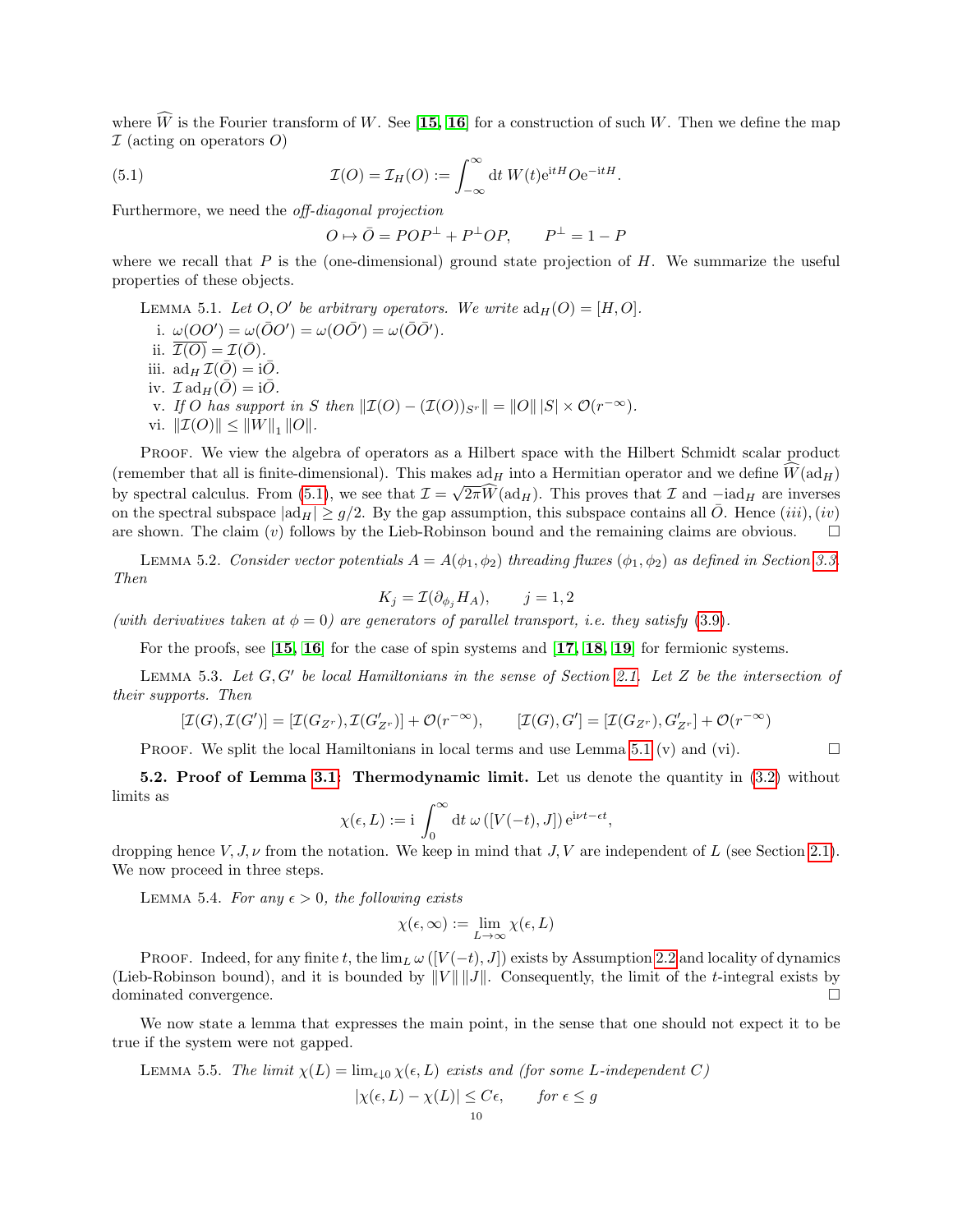PROOF. Computing

$$
\int_0^\infty dt \, \overline{V}(-t) e^{i\nu t - \epsilon t} = -i \left( \frac{1}{-(H+\nu) - i\epsilon} P^\perp VP + PVP^\perp \frac{1}{(H-\nu) - i\epsilon} \right)
$$

and using Lemma [5.1](#page-9-1) (i) we find

$$
\chi(\epsilon,L) = \omega \left( VP^{\perp} \frac{1}{(H-\nu) - i\epsilon} P^{\perp} J \right) - \omega \left( JP^{\perp} \frac{1}{-(H+\nu) - i\epsilon} P^{\perp} V \right).
$$

Since  $\nu$  is smaller than  $g/2$ , half the gap of H, the limit is obviously the same expression with  $\epsilon = 0$  and the difference from the limit is, by functional calculus, bounded by  $(\pm \nu$  corresponding to the two terms above)

$$
2\|V\| \|J\| \|P^{\perp} \frac{\epsilon}{(H \pm \nu)(H \pm \nu - i\epsilon)} P^{\perp} \| \leq \frac{C\epsilon}{g} (1 + \frac{4\epsilon^2}{g^2}) \|V\| \|J\|.
$$

<span id="page-10-0"></span>LEMMA 5.6. The limit  $\lim_{L\to\infty} \chi(L)$  exists.

PROOF. We use the language of Section [5.1,](#page-8-0) in particular we consider the operator  $ad_H$  acting on a Hilbert space. Since the spectrum of  $ad_H + \nu$  contains no points other than zero that are smaller than  $g/2$ (remember that  $|\nu| \leq g/2$ ), we find that

$$
\chi(L) = i \int dt W(t) e^{it\nu} \omega([V(-t), J]).
$$

with the function W defined in Section [5.1.](#page-8-0) The operator  $\int dt W(t) e^{it\nu}V(-t)$  can be well-approximated by local operators, by the same reasoning as in the proof of Lemma [5.1](#page-9-1)  $(v)$ . The claim consequently follows by Assumption [2.2](#page-1-0) and dominated convergence.

Lemma [3.1](#page-4-0) now follows directly by combining Lemmata [5.4,](#page-9-2) [5.5](#page-9-3) and [5.6.](#page-10-0)

5.3. Proof of Lemma [3.2.](#page-4-7) In the course of the proof in Section [5.2,](#page-9-4) we have in particular obtained

(5.2) 
$$
\chi_{J,V} = i \omega([{\mathcal I}(V),J]).
$$

The locality now follows directly from Lemma [5.3.](#page-9-5)

<span id="page-10-1"></span>**5.4. Proof of Lemma [3.3.](#page-5-5)** Starting from  $(3.4)$ , it was shown in [[13](#page-14-0)] that

$$
\chi_{J,H}^{\text{ad}} = \mathrm{i} \,\omega([\mathcal{I}(K), J]), \qquad K = K_{s=0}.
$$

We now connect RHS of [\(3.6\)](#page-5-2), lets call it  $\chi$ , to this expression. Lemma [5.1](#page-9-1) says that the operation  $\mathcal I$  is an inverse of  $-i\alpha H$  when restricted to an appropriate space. In particular using points (i) and (iv) of the lemma we get that

$$
\omega([{\cal I}(O(-t)),O'])
$$

is a primitive function of  $\omega([O(-t), O'])$  for any observables  $O, O'$ . Integrating the expression [\(3.6\)](#page-5-2) for  $\chi$  by parts we obtained

$$
\chi = -\mathrm{i} \lim_{\epsilon \to 0^+} \int_0^\infty \mathrm{d}t \, \left(1 - \epsilon\right) e^{-\epsilon t} \omega \left( \left[ \mathcal{I}(W(-t)), J \right] \right).
$$

By the same arguments that were used to prove the existence of thermodynamic limit, the part with  $\epsilon$ vanishes in the limit. Noting that  $\mathcal{I}(W) = K$  and integrating by parts again we get

$$
\chi = \mathop{\rm i\hskip -0.2em} \lim_{\epsilon \to 0^+} \omega\left([{\mathcal I}(K),J]\right) - \mathop{\rm i\hskip -0.2em} \lim_{\epsilon \to 0^+} \int_0^\infty {\rm d}t\ \epsilon\, \mathrm{e}^{-\epsilon t} \omega\left([{\mathcal I}(K(-t)),J]\right).
$$

The second part again vanishes in the limit and we obtain  $\chi = \chi_{J,H}^{\text{ad}}$ .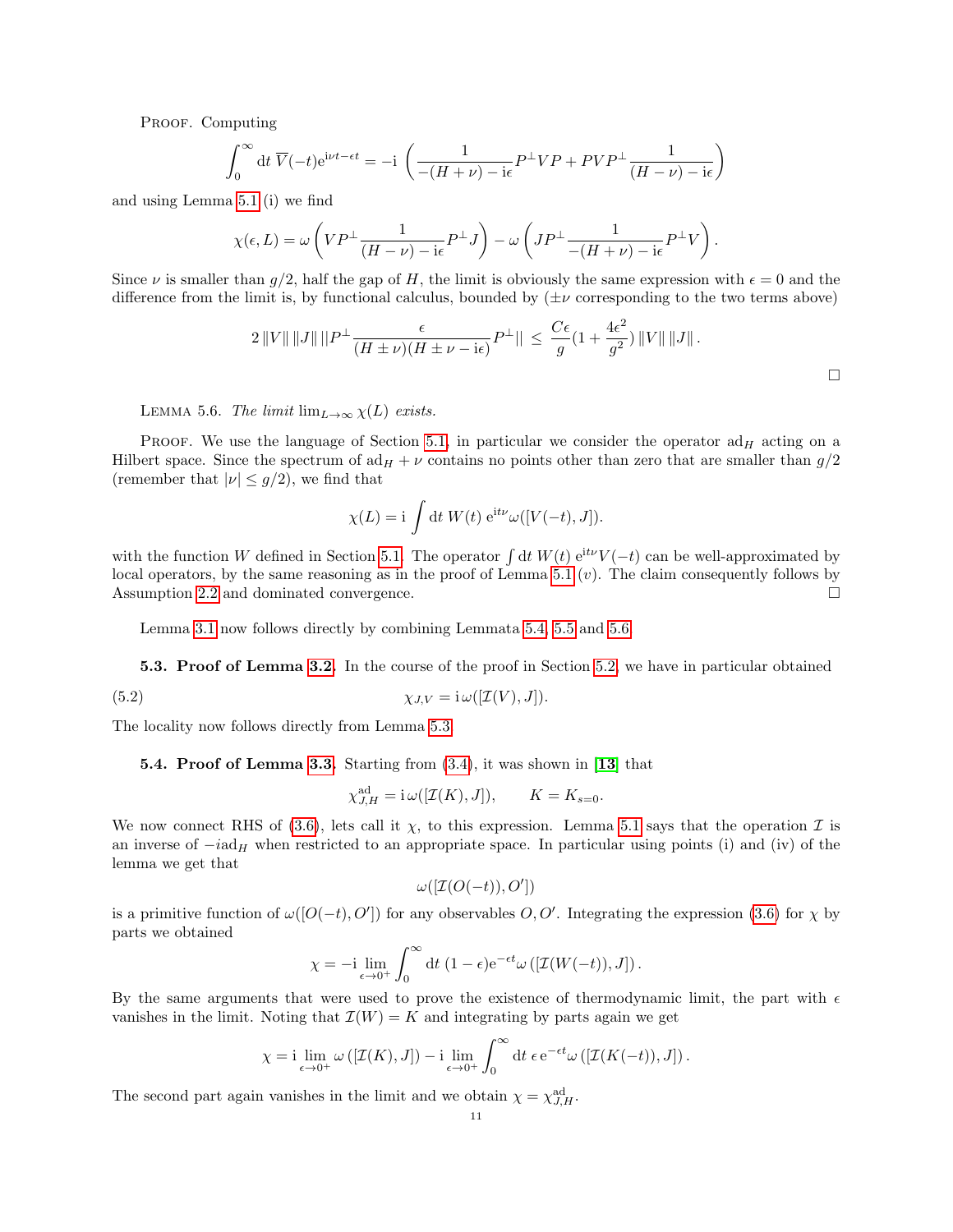**5.5. Proof of Lemma [3.4.](#page-6-3)** From [\(2.3\)](#page-2-1) we see that the projections  $P'(\phi)$  are related to  $P(\phi)$  through the gauge transformation  $U(\phi) = e^{i(\phi_1 \theta_1 + \phi_2 \theta_2, n)}$ , therefore

$$
\partial_{1,2}P'(\phi) = U(\phi)\big(\mathrm{i}[\langle \theta_{1,2}, n \rangle, P(\phi)] + \partial_{1,2}P(\phi)\big)U(\phi)^*.
$$

Let's write  $V_{1,2} = \langle \theta_{1,2}, n \rangle$ , then the adabatic curvature for the family of projections  $P'(\phi)$  is (all derivatives at  $\phi = 0$ )

$$
i \omega'([\partial_1 P', \partial_2 P']) = i \omega ([\partial_1 P, \partial_2 P])
$$
  

$$
- \omega([[V_1, P], \partial_2 P])
$$
  

$$
- \omega ([\partial_1 P, [V_2, P]])
$$
  

$$
- i \omega([[V_1, P], [V_2, P]]) .
$$

The first term on the right-hand side is the adiabatic curvature  $\kappa$  of the family  $P(\phi)$ , it remains to show that the other three terms vanish. The fourth term is  $i\omega([V_1, V_2]) = 0$  by the same algebra as in [\(3.10\)](#page-6-4), because  $[V_1, V_2] = 0$ . We show now why the second term vanishes up to  $\mathcal{O}(L^{-\infty})$  (the third term is analogous). We have

<span id="page-11-0"></span>(5.3) 
$$
\omega([[V_1, P], \partial_2 P]) = i \omega \left( [V_1, \mathcal{I}(\partial_2 H_A)] \right) = i \sum_x \theta_1(x) \omega \left( [n_x, \mathcal{I}(\partial_2 H_A)] \right).
$$

For each x, we consider a region  $\Sigma^x$  of diameter  $\mathcal{O}(L)$  centered on x. In this region, we have  $A = d(\phi_1 f_1 + \phi_2 f_2)$ for some  $f_{1,2}$  and hence

$$
(\partial_2 H_A)_{\Sigma^x} = ([\langle f_2, n \rangle, H)_{\Sigma^x}.
$$

In the last expression, we changed  $H_A \to H$  as the derivative was at  $\phi = 0$ . Because of locality of  $\mathcal I$  and the boundedness of A, we have

$$
[n_x, \mathcal{I}(\partial_2 H)] = [n_x, \mathcal{I}([\langle f_2, n \rangle, H])] + \mathcal{O}(L^{-\infty}).
$$

Now,

$$
\omega([n_x, \mathcal{I}([\langle f_2, n \rangle, H])]) = \omega([n_x, \langle f_2, n \rangle]) = 0
$$

where we used Lemma [5.1](#page-9-1) (i), (ii) and (iv). The claim is proven by plugging this into  $(5.3)$ .

5.6. Proof of Theorem [4.3.](#page-7-3) We start from

(5.4) 
$$
\chi = i \omega([\mathcal{I}(\bar{V}), J]),
$$

Because the function  $W$  in the definition of  $\mathcal I$  is odd, we have also

(5.5) 
$$
\chi = -\mathrm{i}\,\omega([\bar{V}, \mathcal{I}(J)]).
$$

Using Lemma [5.1](#page-9-1) (iv), we then obtain

(5.6) 
$$
\chi = -\omega([\mathcal{I}([H,\bar{V}]),\mathcal{I}(J)]) = -\omega([\mathcal{I}([H,V]),\mathcal{I}(J)])
$$

The intersection of the supports of  $[H, V]$  and J is contained in

<span id="page-11-2"></span><span id="page-11-1"></span>
$$
Z := \{ |x_1| \le \ell + C, |x_2| \le C \},\
$$

see Figure [5.](#page-12-0) Since  $[H, V]$  and J are clearly 'local Hamiltonians', we can apply Lemma [5.3](#page-9-5) to conclude that  $(5.6)$  equals

(5.7) 
$$
[\mathcal{I}([H,V]),\mathcal{I}(J)]=[\mathcal{I}([H,V]_{Z^r}),\mathcal{I}(J_{Z^r})]+\mathcal{O}(r^{-\infty}).
$$

Now, let us approach from a different angle and consider the vector potential

$$
A = \phi_1 A_1 + \phi_2 A_2
$$

where

i. 
$$
A_1 = dv
$$
 on  $\{|x_1| \le \ell + 2r\}^e$  and  $A_1 = 0$  elsewhere. Here v was defined just above Theorem 4.3.

ii.  $A_2 = dh_2$  on  $\{|x_2 \leq C|\}^e$  and  $A_2 = 0$  elsewhere, with  $h_2$  the Heaviside function  $h_2(x) = 1(x_2 > 0)$ .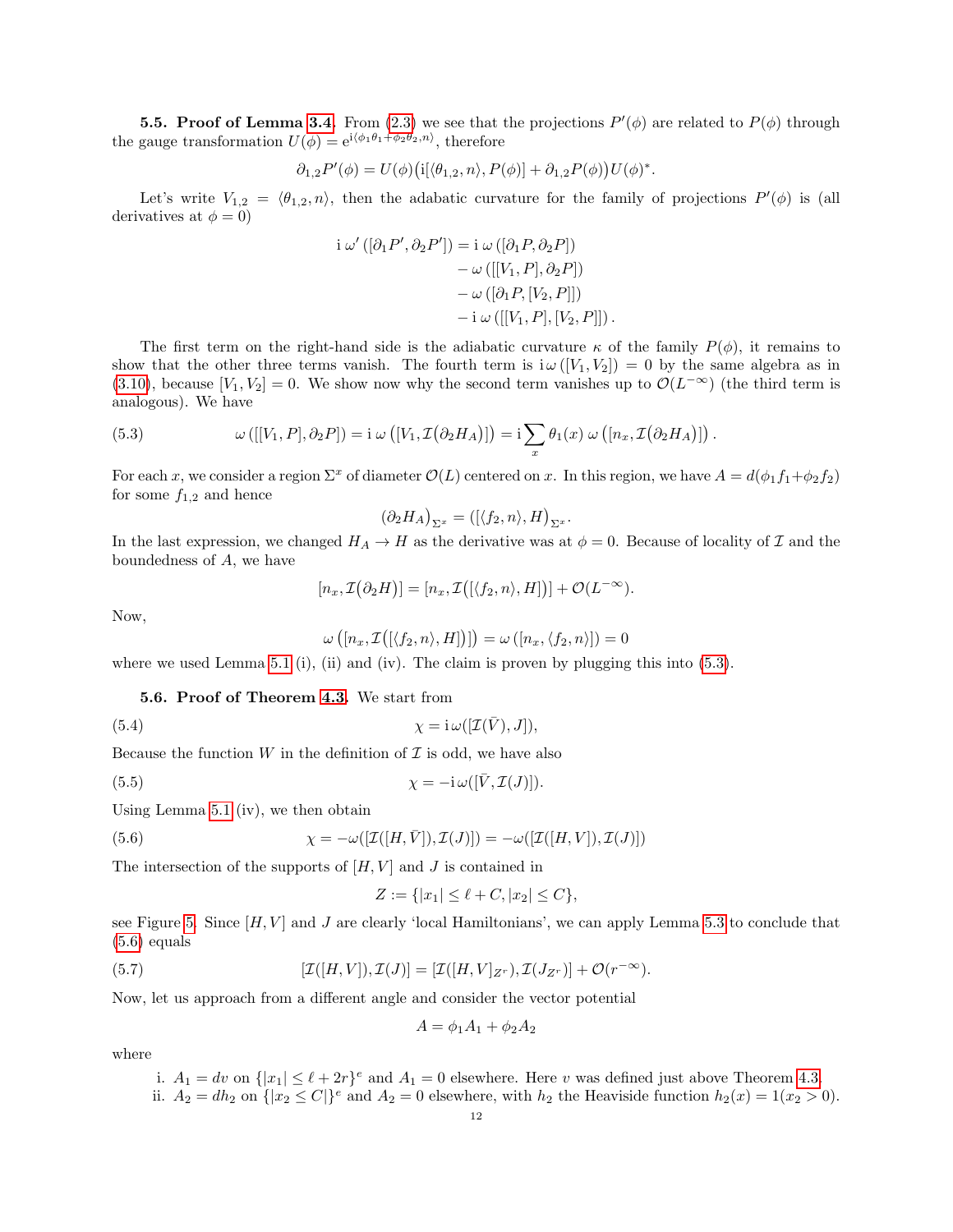The most relevant properties of A are that

(5.8) 
$$
[H,V]_{Z^r} = \mathrm{i}(\partial_{\phi_1} H_A)_{Z^r}, \qquad J_{Z^r} = (\partial_{\phi_2} H_A)_{Z^r}
$$

<span id="page-12-0"></span>see [\(2.4\)](#page-2-2) and [\(2.5\)](#page-4-5). Additionally, the intersection of the supports of  $\partial_1 H_A$  and  $\partial_2 H_A$  (derivatives at  $\phi = 0$ is also contained in Z and these are also local Hamiltonians, so Lemma [5.3](#page-9-5) applies here as well. Combining this fact with [\(5.7\)](#page-11-2) and [\(5.8\)](#page-12-1), we conclude that

<span id="page-12-1"></span>
$$
[\mathcal{I}([H,V]),\mathcal{I}(J)]=\mathrm{i}[\mathcal{I}((\partial_{\phi_2}H_A)),\mathcal{I}((\partial_{\phi_1}H_A))]+\mathcal{O}(r^{-\infty})
$$



FIGURE 5. The supports of  $[H, V]$  and J, and the sets Z and  $Z<sup>r</sup>$  in a neighbourhood of the location where the current is measured.

The expression on the right is almost of the type as appeared in the definition of adiabatic curvature, except that there we demanded that A threads fluxes  $\phi_1, \phi_2$ . In our situation,  $\phi_1 A_1$  threads a flux  $\phi$ , but  $\phi_2A_2$  threads a flux  $2\phi_2\ell E = \phi_2\Delta v$ . This shows that the  $\omega(\cdot)$  of the above commutator is given by  $(\Delta v)\kappa$ instead of  $\kappa$ . This proves Theorem [4.3.](#page-7-3)

**5.7. Proof of Lemma [4.4.](#page-7-4)** The same as above, but with different vector potentials  $A'_1, A'_2$  that are however related to  $A_1, A_2$  by gauge transformations.

**5.8. Proof of Lemma [4.2.](#page-7-1)** Lemma [4.2](#page-7-1) uses  $\ell$  and  $d \leq \ell$ . We prove the lemma for  $d = \ell$ . This suffices because, if  $d < \ell$  then we modify the potential v by making it flat for  $|x_1| \geq d$ . By the locality estimate [3.2,](#page-4-7) this changes the response coefficient by  $\mathcal{O}(1)$ , which is compatible with the claim of the lemma. Now to the argument for  $d = \ell$ . Theorem [4.3](#page-7-3) applies to our situation, with the modification that the path  $\gamma$  in  $J_{\gamma}$  has length  $2(\ell + r)$ , whereas we need a shortened path  $\gamma'$  of length 2 $\ell$ . However,  $J_{\gamma'} = J_{\gamma} + \mathcal{O}(r)$  and this difference gives a contribution of order  $\mathcal{O}(r)$  in the response coefficient. This follows indeed from the representation in [3.2](#page-4-7) and the bound in Lemma [5.1\(](#page-9-1)vi). Upon division by  $\ell$  we get the desired claim.

5.9. Proof of Theorem [4.5.](#page-8-2) We start from the expression (Section [5.4\)](#page-10-1)

$$
\chi_{J,H}^{\text{ad}} = \mathbf{i} \,\omega([\mathcal{I}(K), J]), \qquad K = K_{s=0}.
$$

By Lemma [5.2](#page-9-6) and the definition of W, we have  $K = \mathcal{I}(\partial_s H_s|_{s=0}) = \mathcal{I}(W)$ , so that

$$
\chi_{J,H}^{\mathrm{ad}} = \mathrm{i} \, \omega([\mathcal{I}(\mathcal{I}(W)),J]) = -\mathrm{i} \, \omega([\mathcal{I}(W),\mathcal{I}(J)])
$$

From [\(4.7\)](#page-7-5), we know that  $W_{\Sigma} = i[V, H]_{\Sigma}$ . Since the observable J is supported far from  $\Lambda \setminus \Sigma$ , we invoke Lemma [5.3](#page-9-5) to get

$$
\chi_{J,H}^{\mathrm{ad}} = \omega([\mathcal{I}([V,H]),\mathcal{I}(J)]) + \mathcal{O}(r^{-\infty})
$$

By Lemma [5.1](#page-9-1) (i),(ii),(iv), the right-hand side equals  $-i\omega([V, \mathcal{I}(J)]) = i\omega([\mathcal{I}(V), J])$ , which was to be proven.

# 6. Appendix

We provide the necessary definitions for the framework of discrete one-forms A on Γ.

**6.1.** The vector field of one-forms. Let  $\Gamma^e := \{(x, y) \in \Gamma^2 : x \sim y\}$  be the set of oriented edges of Γ. For any oriented edge  $(x, y)$ , let  $\overline{(x, y)} = (y, x)$  be the reversed edge. A *one-form* is a function  $A : \Gamma^e \to \mathbb{R}$ such that  $A(e) = -A(\overline{e}).$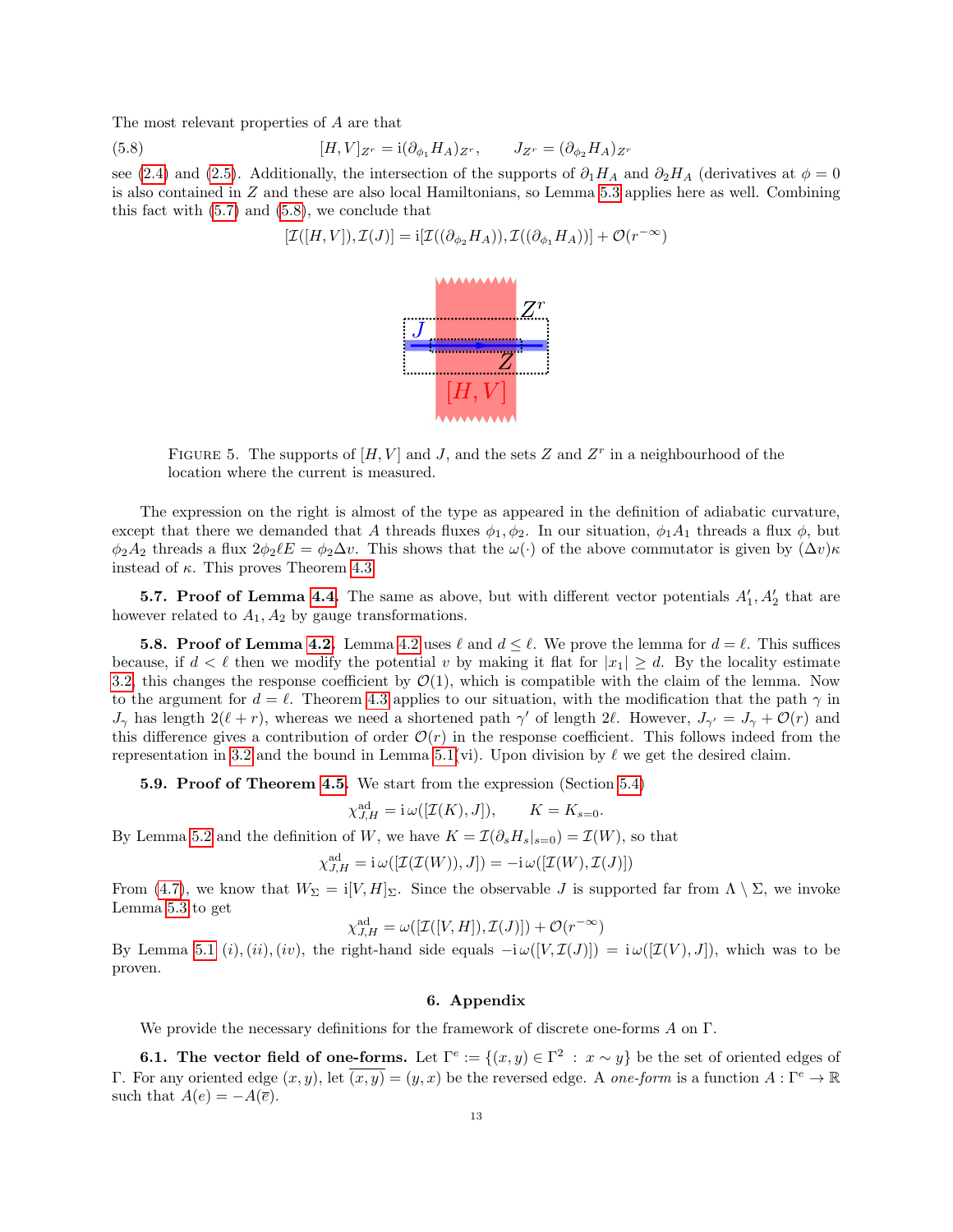**6.2.** Integration of one-forms along paths. For an oriented edge  $(x, y)$  we define  $i((x, y)) = x$ and  $f((x, y)) = y$ . An oriented path in Γ is an ordered set of oriented edges  $\gamma = (e_1, \dots, e_N)$  such that  $f(e_i) = i(e_{i+1})$  for  $i = 1, \dots N-1$ . The integral of the one-form A along the oriented path  $\gamma$  is defined by

(6.1) 
$$
\int_{\gamma} A := \sum_{e \in \gamma} A(e).
$$

6.3. Contractible loops and vortex free one-forms. For any path  $\gamma = (e_1, \dots, e_N)$  we write  $i(\gamma) = i(e_1)$  for the startingpoint and  $f(\gamma) = f(e_N)$  for the endpoint of the path. A loop is a path  $\gamma$  for which  $i(\gamma) = f(\gamma)$ . We wish to classify loops as 'contractible' or 'non-contractible' in such a way that we recover the usual homology of the two-torus<sup>[7](#page-13-12)</sup>.

One way of doing this is to think of the discrete torus  $\Gamma$  as a subset of a smooth flat torus  $\mathbb{T}^2$ . We associate to each edge  $(x, y)$  of  $\Gamma$  a curve tracing the shortest path from x to y in the torus  $\mathbb{T}^2$ . To each path  $\gamma$  we associate the curve obtained by concatenating the curves associated to the edges of  $\gamma$ . I this way, a closed curve in  $\mathbb{T}^2$  is associated to each loop in  $\Gamma$ . We say that the loop  $\gamma$  is contractible if its associated curve is contractible in  $\mathbb{T}^2$ .

A one-form A is exact in the region  $\Sigma \subset \Gamma$  if  $\oint_{\gamma} A = 0$  whenever  $\gamma$  is a contractible loop in  $\Sigma$ .

Let  $\theta : \Gamma \to \mathbb{R}$ , then we define its exterior derivative to be

(6.2) 
$$
d\theta((x,y)) = \theta(y) - \theta(x).
$$

 $dθ$  is exact in any subset of Γ, the integral of  $dθ$  vanishes along all loops, even the non-contractible ones.

Conversely, if A is exact in the region  $\Sigma$ , then there exist a function  $\theta : \Sigma \to \mathbb{R}$  such that  $A|_{\Sigma^e} = d\theta$ . Indeed, pick a point  $x_0$  in each connected component of  $\Sigma$  and put  $\theta(x_0) = 0$ . For any other point x that is path-connected to  $x_0$ , take any path  $\gamma$  from  $x_0$  to x that lies in  $\Sigma$  and define  $\theta(x) = \int_{\gamma} A$ . This definition is independent of the chosen path because A is exact in  $\Sigma$ . Now, for any edge  $(x, y) \in \Sigma^e$  we have

$$
d\theta((x,y)) = \theta(y) - \theta(x) = \int_{\gamma_y} A - \int_{\gamma_x} A = \int_{\{(x,y)\}} A = A((x,y))
$$

where  $\gamma_x$  and  $\gamma_y$  are paths in  $\Sigma$  from  $x_0$  to x and to y respectively.

#### References

- <span id="page-13-0"></span>[1] Q. Niu, D.J. Thouless, and Y.-S. Wu. Quantized Hall conductance as a topological invariant. Phys. Rev. B, 31(6):3372, 1985.
- <span id="page-13-1"></span>[2] J.E. Avron and R. Seiler. Quantization of the Hall conductance for general, multiparticle Schrödinger Hamiltonians. Phys. Rev. Lett., 54(4):259–262, 1985.
- <span id="page-13-2"></span>[3] M.B. Hastings and S. Michalakis. Quantization of Hall conductance for interacting electrons on a torus. Commun. Math. Phys., 334:433–471, 2015.
- <span id="page-13-3"></span>[4] Jean-Bernard Bru and Walter de Siqueira Pedra. Microscopic conductivity of lattice fermions at equilibrium. part ii: Interacting particles. Letters in Mathematical Physics, 106(1):81–107, 2016.
- <span id="page-13-4"></span>[5] A. Giuliani, V. Mastropietro, and M. Porta. Universality of the Hall conductivity in interacting electron systems. Commun. Math. Phys., 2016.
- <span id="page-13-5"></span>[6] Sven Bachmann, Wojciech De Roeck, and Martin Fraas. The adiabatic theorem and linear response theory for extended quantum systems. Communications in Mathematical Physics, pages 1–31, 2018.
- <span id="page-13-6"></span>[7] Sven Bachmann, Alex Bols, Wojciech De Roeck, and Martin Fraas. Quantization of conductance in gapped interacting systems. 19(3):695–708, 2018.
- <span id="page-13-7"></span>[8] Barry Simon. The statistical mechanics of lattice gases, volume 1. Princeton University Press, 2014.
- <span id="page-13-8"></span>[9] D.R. Hofstadter. Energy levels and wave functions of Bloch electrons in rational and irrational magnetic fields. Phys. Rev. B, 14(6):2239–2249, 1976.
- <span id="page-13-9"></span>[10] MB Hastings. The stability of free fermi hamiltonians. arXiv preprint arXiv:1706.02270, 2017.
- <span id="page-13-10"></span>[11] Wojciech De Roeck and Manfred Salmhofer. Persistence of exponential decay and spectral gaps for interacting fermions. Communications in Mathematical Physics, Jul 2018.
- <span id="page-13-11"></span>[12] R. Kubo. Statistical-mechanical theory of irreversible processes. I. General theory and simple applications to magnetic and conduction problems. J. Phys. Soc. Japan, 12(6):570–586, 1957.

<span id="page-13-12"></span><sup>7</sup>Strictly speaking, the contractible loops give the first homotopy of the space, while we are interested in the homology. The natural setup to discuss homology is to work with simplicial complexes and r-chains. The first homology is then characterized by the 1-chains that have no boundary and are not the boundary of some 2-chain. Closed loops are very much like 1-chains without boundary, and being contractible implies being the boundary of a 2-chain. It is therefore clear that the non-contractible loops capture enough information to describe the homology of the torus.